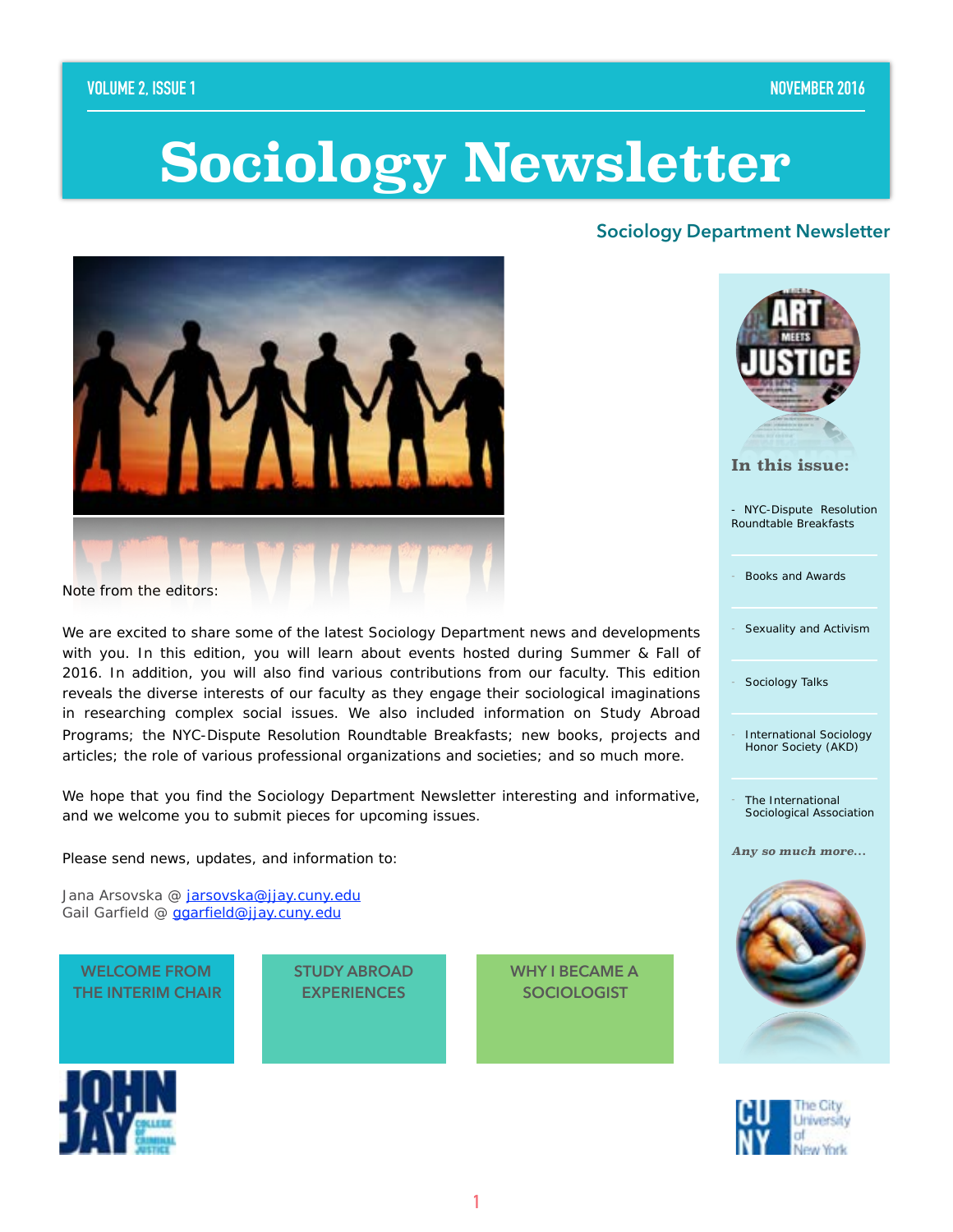### **Welcome from the Interim Chair**

Dear students:

I hope you are having a good semester. At this point in the term the leaves are falling and the weather is beginning to turn cool. Many of you have now taken your midterms and may be on the downward slope of the semester.

I am the interim chair of the department, stepping in for Professor Henry Pontell, who will be back during the Spring 2017 semester. I have been teaching at John Jay College for nine years. Initially trained as a quantitative sociologist, I now do a lot of mixed methods research. My subject areas focus on religion, deviance, and health. I have a book coming out in February 2017 on why attitudes about homosexuality vary so much across the globe. I really enjoy teaching criminological theory (Soc 203) to undergraduates, and I am an honors thesis advisor. Some of my time is also spent working with the Ph.D. programs in Criminal Justice and Sociology at the CUNY Graduate Center.

I am pleased to share with you some of the exciting things happening in John Jay College's Department of Sociology. Last year the department was located in decrepit North Hall. We now have renovated space on the fifth floor of Harren Hall. There are offices for all of our 27 full-time professors, as well as space for our part-time instructors. Theresa Rockett who is our department secretary and Alisa Thomas who is our administrative specialist have offices near the entrance to the department, which is unlocked Monday through Thursday from 7 am until 11 pm, Friday from 7 am until 9 pm, and Saturday and Sunday from 8 am until 7 pm.

![](_page_1_Picture_7.jpeg)

Professor Carla Barrett has put into place a new chapter of Alpha Kappa Delta (AKD), the International Sociology Honor Society, here at John Jay. Students, both Sociology and Criminology majors, can become members of AKD if they meet the eligibility requirements.

Finally, we have received funding from the Office for the Advancement of Research (OAR) to support a Sociology Talks Series for the Fall 2016 and Spring 2017 semesters. We have had an exciting group of speakers give talks, and have even more coming.

I hope you enjoy the remainder of the term.

Warm regards, Professor Amy Adamczyk

![](_page_1_Picture_12.jpeg)

**Professor Amy Adamczyk** is the author of the forthcoming book Examining Tolerance for Homosexuality: A Cross-national Analysis. (in press, will be published in Spring 2017 with University of California Press). Using survey data from almost 90 societies, this book shows that cross-national differences in attitudes can largely be explained by the strength of democratic institutions, their level of economic development, and the religious context that people live in. Alongside quantitative findings for why nations vary so considerably, case studies of various countries, content analysis of newspaper articles, and in-depth interviews are also used to unpack the characteristics working within individual and key sets of nations.

*"Adamczyk has written the most comprehensive contemporary study on disapproval of homosexuality, taking into account multidisciplinary theoretical insights on individual as well as contextual determinants, using multiple mixed methods to provide a worldwide readership with enlightening overviews on controversial issues." – Peer Scheepers,*  Professor and Vice Dean in the Faculty of Social Sciences Radboud University in Nijmegen, the Netherlands.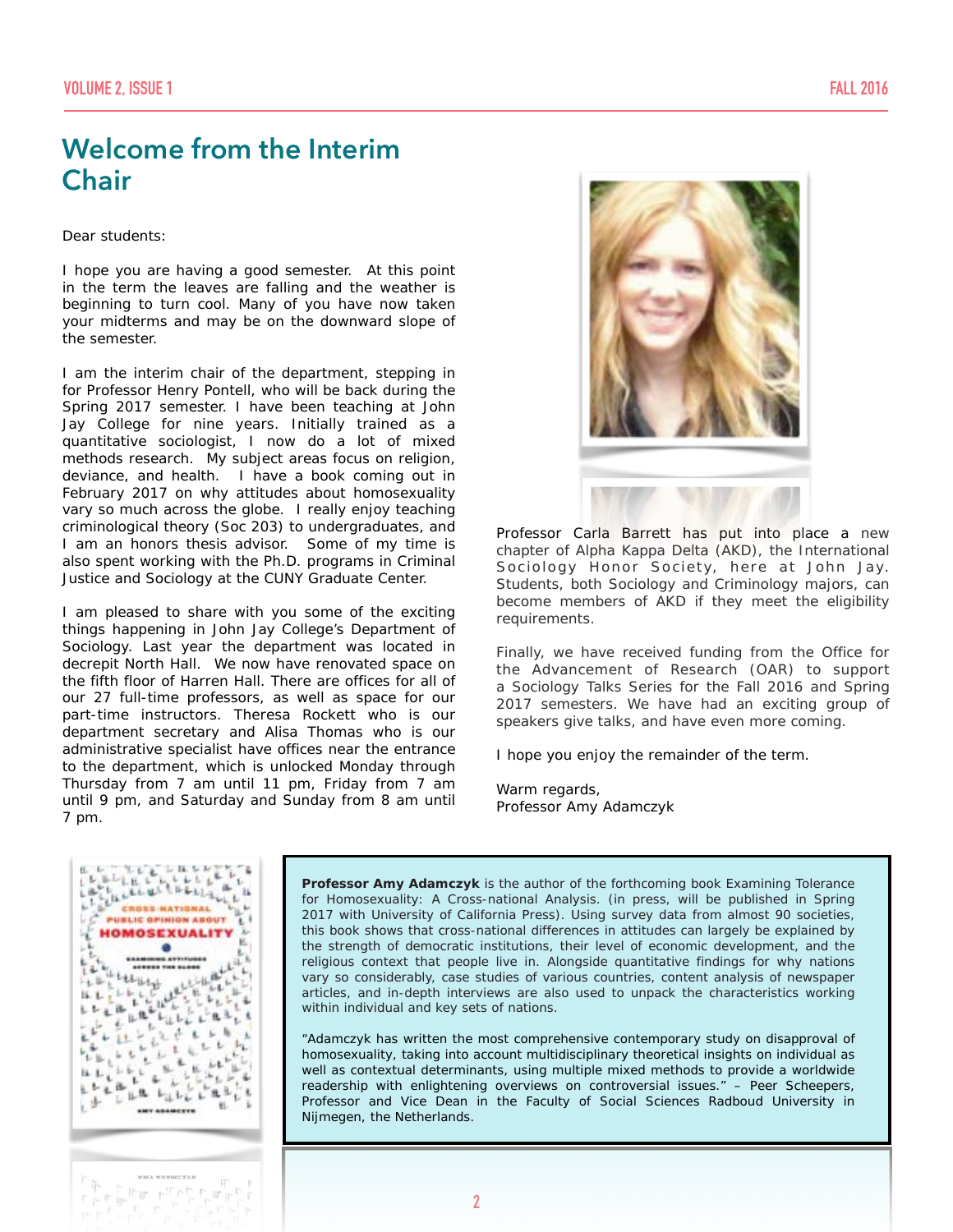### **Research Summary**

### **By Henry N. Pontell**

My research has focused in a number of areas of criminology, sociology and criminal justice including crime seriousness, deterrence, cybercrime, identity theft, health care and financial fraud, imprisonment issues, comparative criminology and white-collar and corporate crime.

As an undergraduate, I served as a research assistant on numerous faculty projects in sociology and political science, which sparked my interest in doing research. In the mid-1970s I met Professor Forrest (Woody) Dill (who worked with Jerome Skolnick at UC Berkeley on his classic book on policing, *Justice Without Trial)*, while I was a graduate student at SUNY Stony Brook. Woody sparked my interest in criminology and law and society issues and really pushed my writing, resulting in a graduate student grant from LEAA of the U.S. Dept. of Justice, and my first sole-authored piece which was published as the lead article in *Criminology* and was followed by three critiques from established researchers.

My first article titled, "*Deterrence: Theory Versus Practice*," critiqued previous ecological studies of crime and punishment, and questioned the criminal justice system's capacity to effect deterrence because of massive caseloads which pushed the certainty of punishment far below levels necessary to prevent individuals from choosing to offend according to classical deterrence theory. John Jay faculty who edited the journal at the time (Donal E.J. McNamara and Edward Sagarin) helped launch my academic career with this publication. "System capacity" needed to be accounted for in criminal justice policy. The article showed that in reality, crime rates, which were due to many social factors *external* to the criminal justice system, had a greater effect on the criminal justice system's capacity to legally punish, than punishment levels had on crime. I also argued that trying to increase punishment levels to prevent crime would be futile given the influence of other social factors (inequality, institutionalized racism, other community and economic factors, etc.). That was 1978, and today we still grapple with the realities of system capacity and politics in punishment policies, whether they are related imprisonment, probation, parole, prisoner reentry and the like.

![](_page_2_Picture_6.jpeg)

After publishing other pieces on this topic, I turned my attention to white-collar crime, with studies of medical fraud, shortly after I arrived at UC, Irvine. With criminologists Gil Geis and Paul Jesilow we received a U.S Justice Department grant, and wrote a number of

**Distinguished Professor Henry Pontell** received the President's Award from the National White-Collar Crime Center and The White-Collar Crime Research Consortium at the 2016 Meetings of the American Society of Criminology in recognition of outstanding service and dedication and support in the development and implementation of Consortium objectives. During his 2-year tenure, he led the development of the first Division of White-Collar and Corporate Crime, which was approved by the ASC Board during the Meetings.

![](_page_2_Picture_9.jpeg)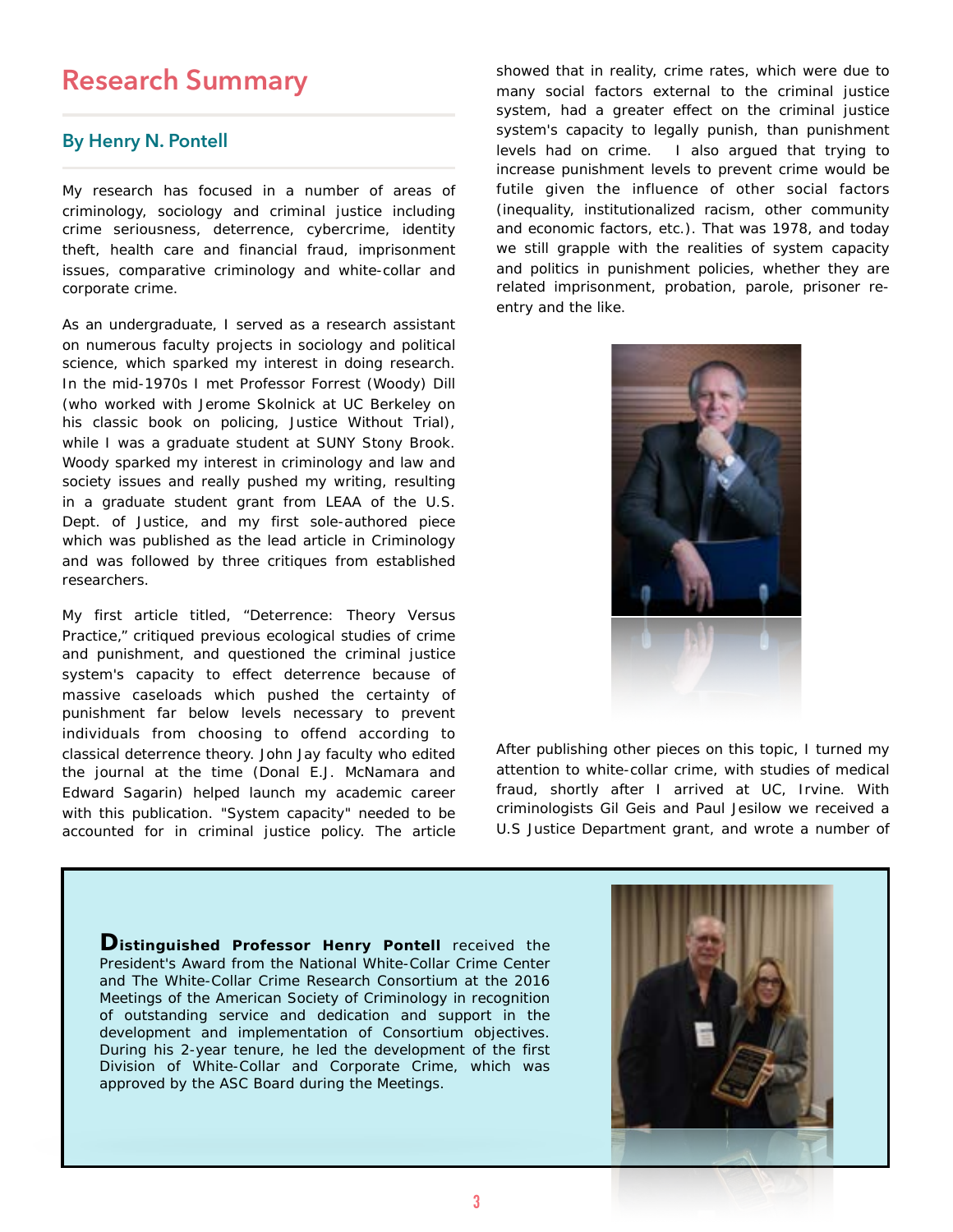articles, book chapters and a UC Press book titled, *Prescription for Profit: How Doctors Defraud Medicaid*, which documented the ways in which those in the medical profession took advantage of a major government health program designed to help the poor receive basic medical care. Doctors, we surmised, should be among the *least likely* of all professional groups to violate the law (because of their intense training, and high ethics and social prestige).

We found, however, that some physicians took advantage of government insurance systems, and excused or "neutralized" their deviant behaviors including fraudulent billings, in the same ways criminologists and sociologists found for common criminals, including gang members. We interviewed criminal doctors, government officials and enforcement agents, and examined case files and other official and legal data. Most telling, perhaps, was the fact that when we conducted the study in the mid- 1980s, there was no academic literature on medical fraud, or knowledge base in the United States more generally, outside of handful of enforcement experts in some federal and state agencies.

After this project I worked on jail overcrowding and capacity issues with my graduate students who completed their dissertations on the topic, and who now work at TCU, Temple U., and U. of Nevada. Some of our research focused on court orders from federal judges to alleviate overcrowding, as it was a violation of Constitutional provisions, the effects of DUI laws, and demographic characteristics related to overcrowding. We published a number of articles and chapters on how imprisonment in many jails had become a "deviant form of social control" due to federal judicial rulings stating that such conditions of confinement in many California counties were illegal. This is still a major matter of criminal and social justice, as well as a "mere" legal issue.

During this time I also became interested in the savings and loan scandal of the 1980s: the largest financial crisis in the world at the time, created by federal deregulatory policies enacted by President Ronald Reagan. With another multi-year Justice Department grant, Professors Kitty Calavita, Robert Tillman and I interviewed over a hundred government officials, and collected and analyzed data from a number of federal agencies to map the processing of offenders through the system, and to sociologically and criminologically examine the roots of the crisis.

We published a number of articles and chapters and an award-winning University of California Press book, *Big Money Crime: Fraud and Politics in the Savings and*  *Loan Crisis.* Among our major findings were that many savings and loan executives engaged in what we termed "collective embezzlement" or "looting" of their institutions, that punishment of such offenders (over 1000 major prosecutions took place in the 1990s, versus *none* in the most recent crisis in 2008, which was over *30 times large*r) was less than for other firsttime federal offenders convicted of common crimes, and that thrift crime was endemic throughout society and intertwined with politics which enabled the crisis.

Since that time, I have examined the role of fraud in financial crises, and have published comparative and international work on white-collar crime in China, Japan, and the casino industry in Macau, the largest gambling site in the world.

My forthcoming book (with Robert Tillman and William Black) titled, *Financial Crime and Crises in the Era of False Profits* (Oxford University Press) shows how the current financial industry fosters fraud and crises, which occur on an ever-larger global scale, and greatly exacerbates existing major social problems. With Stephen Rosoff and Robert Tillman, I have also published a major text, *Profit Without Honor: White-Collar Crime and the Looting of America* (Pearson, 7th ed. forthcoming) which documents the many forms of white-collar crime in the United States, and shows that they are much more harmful both fiscally and physically than common crimes. My research continues to focus on white-collar and corporate crime with a special focus on comparative work, especially China.

### **Why I became a Sociologist**

### **By Valli Rajah**

Peter Berger famously said that adopting the sociological perspective involves seeing "the general in the particular" or how common patterns manifest in the life circumstances and behavior of specific individuals. This notion reflects my experience and influenced why I became a sociologist.

My sociological imagination was ignited at a young age as I began to understand that the hardship my family faced was contoured by socioeconomic conditions, social policy and prevailing cultural perspectives. My father immigrated to the United States from India. His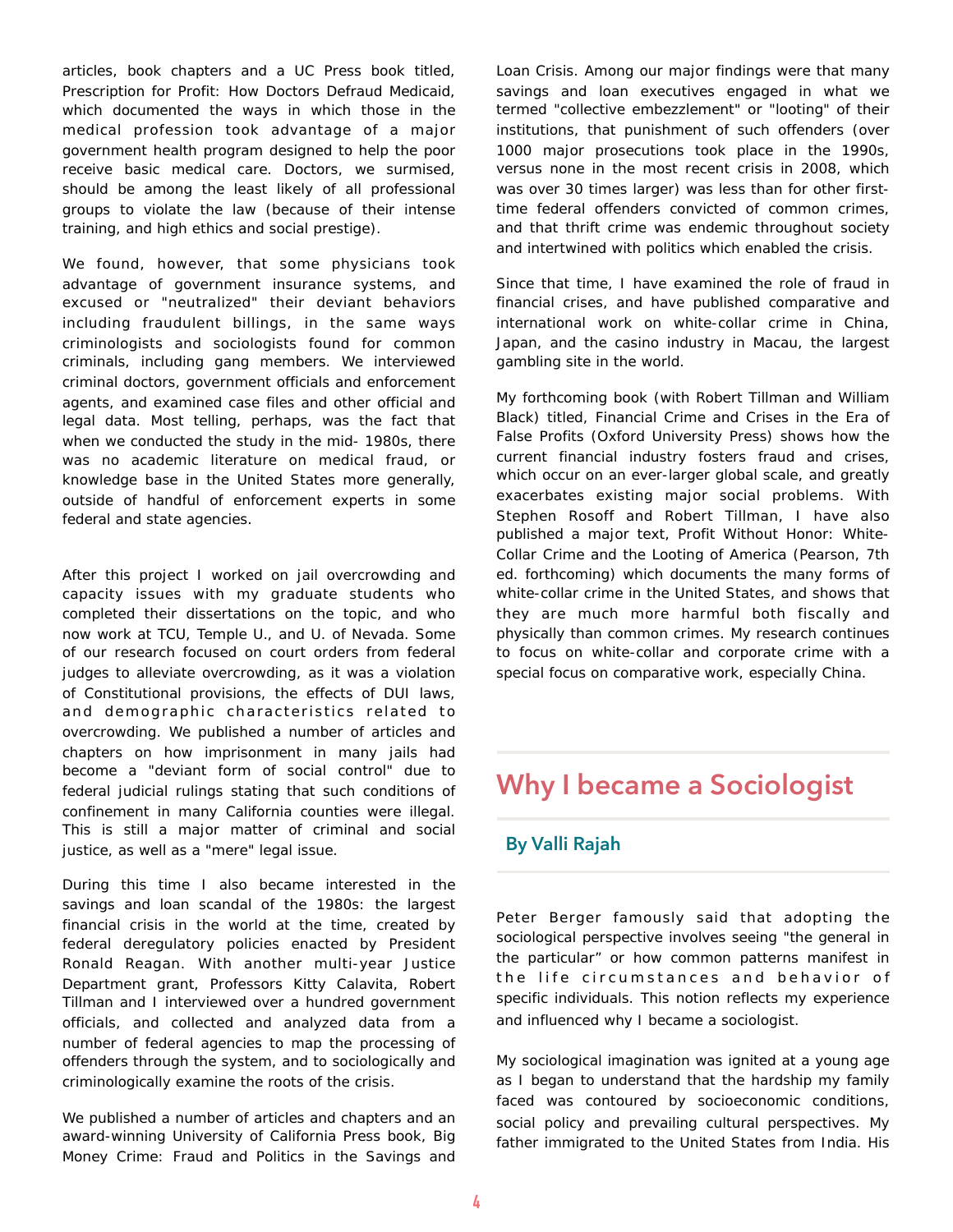life in the US, however, was far from easy. His employment prospects were restricted by his illegal status, lack of education, and physical impairments associated with diabetes. Economic, political and health constraints shaped my family's situation.

My mother's parents, who were Irish immigrants, might have offered financial assistance. They didn't, however, because they were dismayed that their daughter married someone who was not Irish. The tangible constraints my parents faced, in other words, were reinforced by "symbolic boundaries;" lines that are often drawn around race and cultural difference to include some and exclude others. While invisible, symbolic boundaries are powerful. This mix of strained kin relations; meager resources and social isolation provided a context that in my family, as in so many others, was associated with family instability and disruption.

My childhood experiences had a profound impact on my career and focus of study. My scholarly interest in sociology developed because the discipline seemed to offer a way of connecting my growing concerns about inequality and injustice with a set of concepts, theories and means of studying how those inequalities persist.

I really clarified my research interests, when I took my first post-bachelorette job as a program assistant for the Program on Culture, Health and Society at the Social Science Research Council (SSRC). There I was privileged to interact with a distinguished group of scholars like Arthur Kleinman, Margaret Lock, Veena Das and Paul Farmer whose novel thinking about social suffering, a term they coined, shaped emerging scholarship in socio-medical sciences. Based on finegrained empirical analyses of everyday life, these researchers demonstrated that medical, economic and social conditions are inseparable and together cause pain and deprivation.

Several of the scholars at the SSRC helped me see that a research career would be both personally meaningful and could potentially have some relevance for others. Following their lead, my research focuses on individuals' experience of suffering and victimization, and the ways in which powerful institutions manage- or do not manage--to exert control over sufferers' identities and practices of self care.

![](_page_4_Picture_5.jpeg)

Because I remain fascinated by the power of symbolic boundaries, much of my scholarship concerns members of groups that defy easy categorization as either "victims" or "criminal offenders," such as druginvolved women who suffer partner violence, individuals arrested in domestic disputes, and juveniles who were jailed while waiting for case adjudication. While the focus of my work is sometimes bleak, I find sociological investigation to be a hopeful endeavor. Despite considerable social and cultural constraints, I have found that individuals can and do often find various ways to improve their life circumstances.

![](_page_4_Picture_7.jpeg)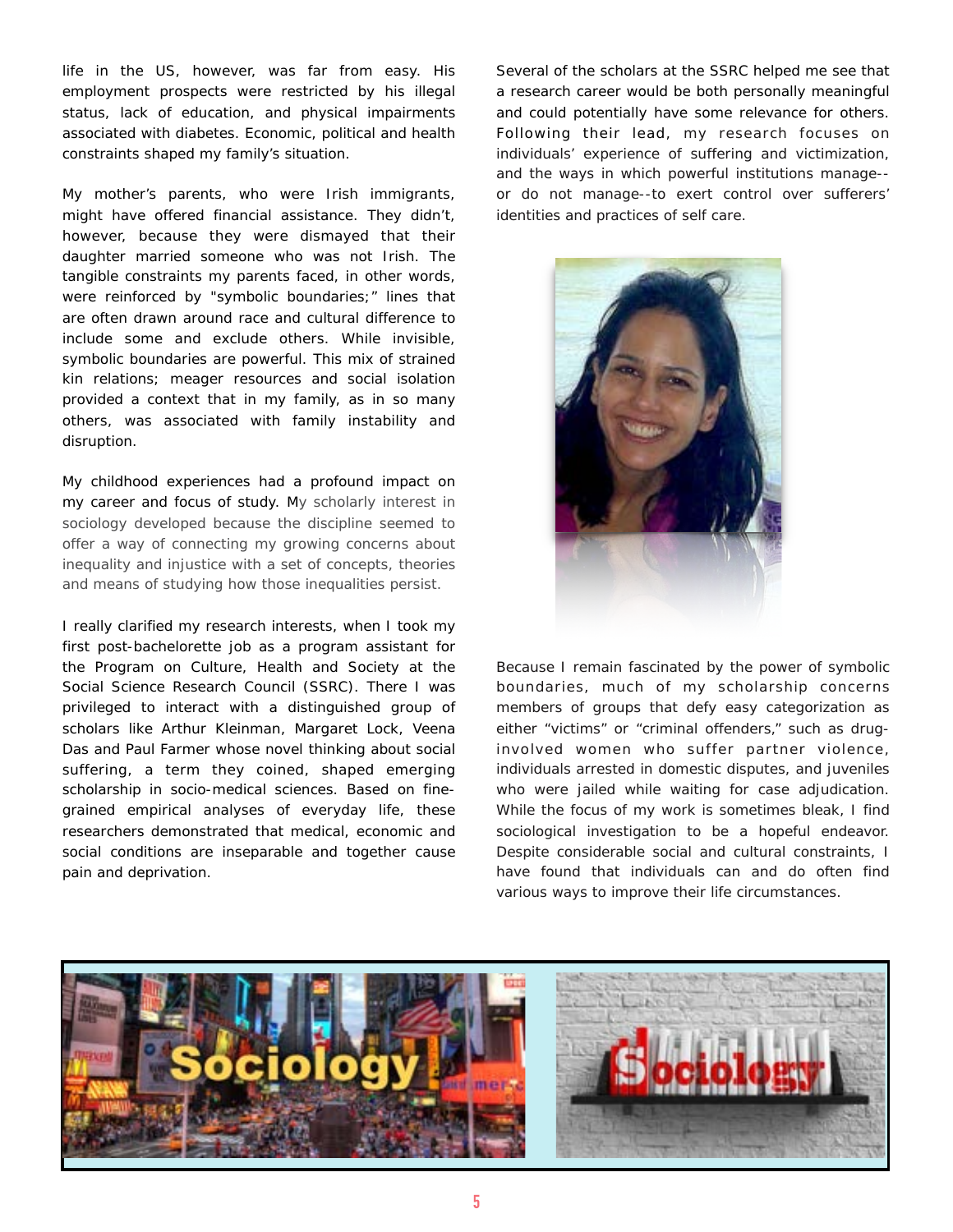# **The International Sociological Association**

### **By Rosemary Barberet**

For a very long time, I have been involved in a variety of professional associations around the globe. One of the most interesting associations I support is the International Sociological Association. Founded under the auspices of UNESCO in 1949, the goal of the ISA is to represent sociologists everywhere, regardless of school of thought, scientific approaches or ideology and advance sociological knowledge throughout the world. The ISA is headquartered in Madrid and has over 5,000 members from 167 countries. Every four years the ISA holds a world congress of sociology, and every two years, a forum of sociology. Its 56 research committees hold additional meetings, conferences and seminars and provide a home for the many subfields of study in sociology. The ISA has a large publications portfolio, publishing Current Sociology and *International Sociology* with Sage, along with several digital publications, most notably past president Michael Burawoy's magazine, *Global Dialogue*, which appears four times a year in 17 languages.

I have represented the International Sociological Association at the United Nations in New York and Vienna since 2007. The ISA is a nongovernmental organization in consultative status with the United Nations, which entitles us to send observers to meetings at the United Nations and raise awareness there of the field of sociology. Two years ago, I was elected to the Executive Committee of the ISA, a very impressive group of sociologists from all around the globe. Every year we meet for a week in a different place, and this past year it was Taiwan. We were hosted by ISA Executive Committee Member Dr. Chin-Chun Yi of Academia Sinica, the leading government research institute of sociology in Taiwan. Dr. Yi is the director of the Taiwan Youth Project (TYP), a longitudinal study of Taiwanese youth.

![](_page_5_Picture_5.jpeg)

Barberet with Chin-Chun Yi (to her left) and Other ISA Executive Committee Members, At Academia Sinica in Taipei, Taiwan

I enjoy these meetings because everyone has an international mindset, and is particularly conscious of the Global South. For every decision we make, we discuss, will this decision be fair to all of our members, in all parts of the globe? And also, we have to think, how will this play out in the three languages of the Association (English, Spanish and French)? Alongside this global approach, the ISA takes important stands.

*You may be interested in participating in the upcoming paper competition for junior sociologists. The rules of the competition are here: http://www.isa-sociology.org/en/junior[sociologists/worldwide-competition-for-junior-sociologists/.](http://www.isa-sociology.org/en/junior-sociologists/worldwide-competition-for-junior-sociologists/)  Similarly, you may be interested in participating in the next ISA World Congress. Information appears below.* 

![](_page_5_Picture_9.jpeg)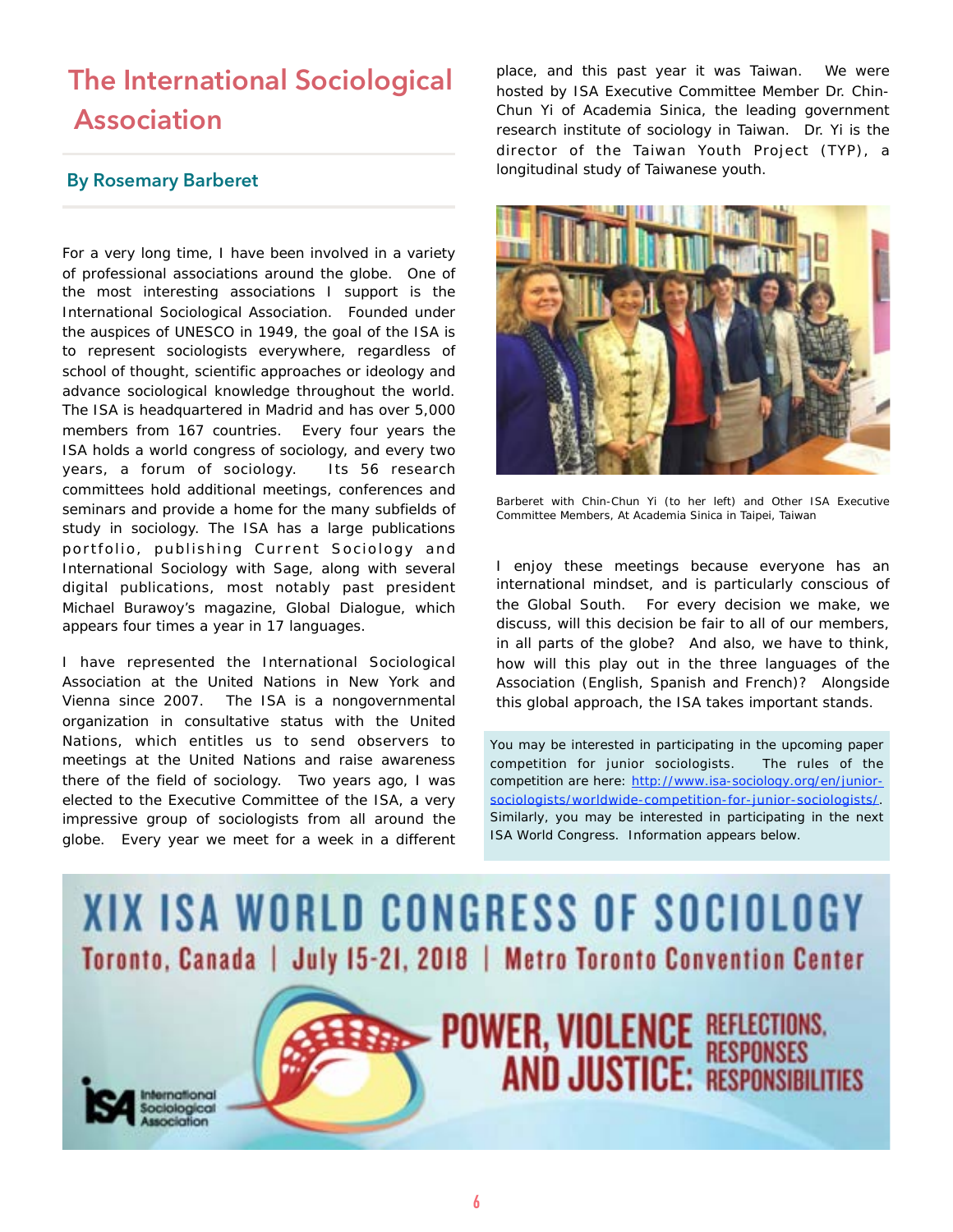![](_page_6_Picture_0.jpeg)

ISA Executive Committee Group Photo at Academia Sinica in Taipei, Taiwan

We have a Human Rights Committee that issues statements in support of sociologists who have suffered or are suffering, the violation of human rights. Lately, these have included signing a petition in support of Russian pollster Levada; a statement in solidarity with Homa Hoodfar, imprisoned in Iran; a statement concerning academic freedom and violence in India; a statement concerning the murder of Giulio Regeni in Egypt; and a statement on academic freedom in Turkey.

### **Honor Society Announcement**

Honor societies are organizations designed to recognize academic excellence in a particular field of study. John Jay now houses a chapter of Alpha Kappa Delta, the International Sociology Honor Society, which serves to acknowledge and promote excellence in the scholarship in the study of sociology (including criminology), the research of social problems, and such other social and intellectual activities as will lead to improvement in the human condition. Alpha Kappa Delta is a non-secret, democratic, international society of scholars dedicated to the ideal of Athropon Katamannthanein Diakonesin or "to investigate humanity for the purpose of service." Our chapter of AKD is one of eight honor society chapters at the college.

# **John Jay now has a chapter of the International Sociology Honor Society, Alpha Kappa Delta (AKD)**

### **To be eligible to join Alpha Kappa Delta students must:**

- Be an officially declared **Sociology** or **Criminology** major
- Officially be at least a **Junior**
- Have a cumulative GPA of**3.3** or better
- Have maintained a **3.0** or better average in across all SOC classes
- Have complete at least **4** SOC courses at John Jay College

Near the end of the fall semester students who meet the above criteria will be sent a letter/email inviting them to join the society. Lifetime member is available for a fee of \$40.00. An induction ceremony will take place in the spring semester. Once inducted a student becomes a **lifetime** member of AKD. Please direct any questions you may have to the AKD Faculty Representative, Professor Carla Barrett at [betathetaAKD@jjay.cuny.edu.](mailto:betathetaAKD@jjay.cuny.edu)

### **AKD Membership benefits:**

- AKD Members who are Civil Service employees meet one of the requirements for entrance at the GS-7 level (an increase in pay-grade) if they list AKD membership on their applications (providing they enter at the GS-5 level).
- AKD sponsors an annual student paper competition for both undergraduate and graduate students. Winners receive a cash prize and travel money to participate in the American Sociological Association (ASA) annual meeting. First place winners are eligible to have their papers published in *Sociological Inquiry*
- AKD provides student travel grants to undergraduates and graduate students who are AKD members to present at regional sociological meetings.
- Members may purchase an honor cord to wear at graduation, lapel pins, t-shirts, and other AKD paraphernalia.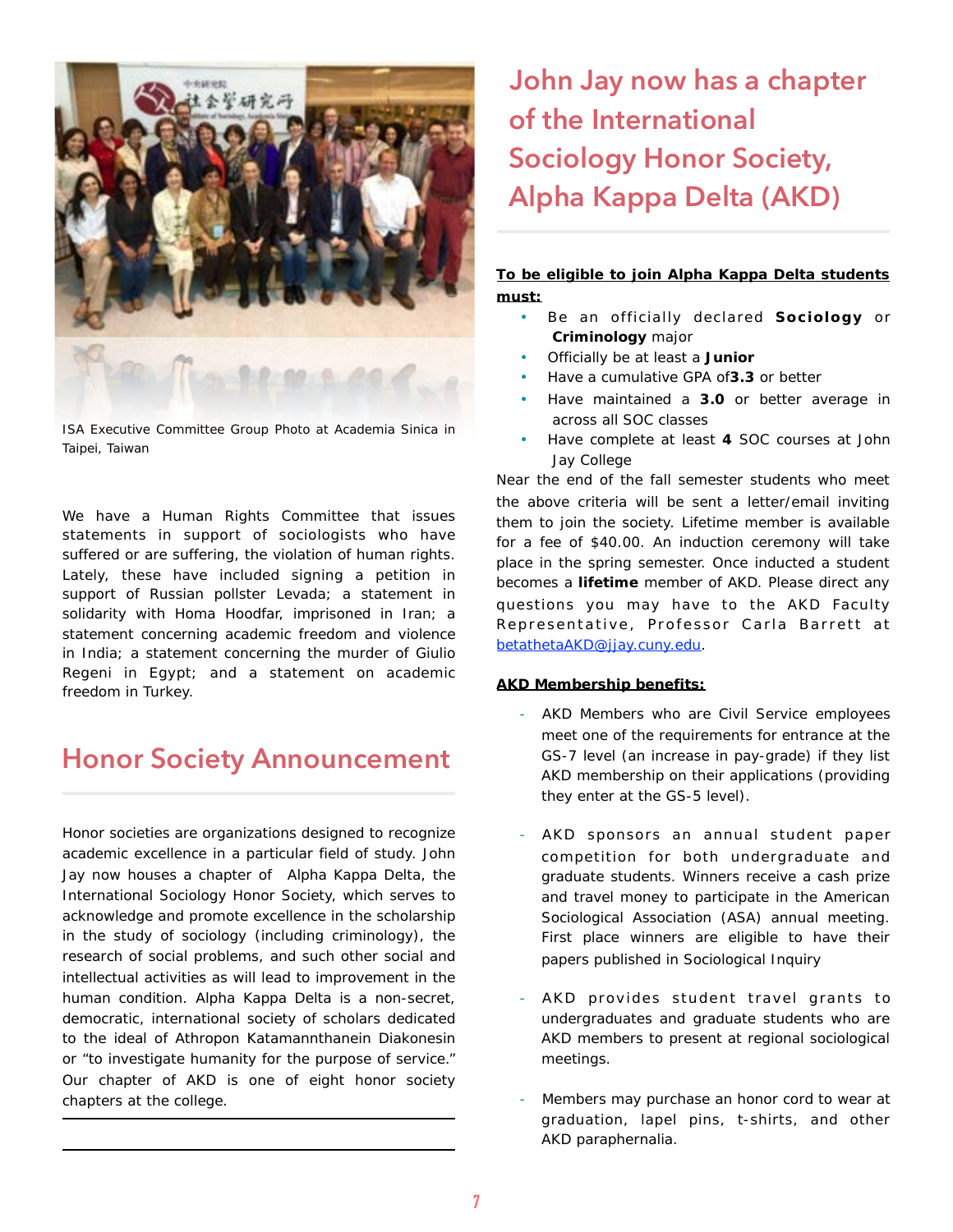- Lifetime Membership. There are no annual dues for members after the initial \$40 payment. A certificate and a membership card are given to all new members. Active membership can be maintained in the society for an annual \$40 fee. Active members receive the AKD Newsletter and the journal *Sociological Inquiry,* the official journal of Alpha Kappa Delta.
- Social Media allows for opportunities to network with other members of the Society and professionals in the sociology field. You can find AKD on [Facebook](https://www.facebook.com/alphakappadelta?ref=hl) (Alpha Kappa Delta) and [Twitter](https://twitter.com/natlofficeofakd) (@natlofficeofakd), and on their member-exclusive [LinkedIn](https://www.linkedin.com/profile/view?id=218209557&trk=nav_responsive_tab_profile) page.

Athropon Katamannthanein Diakonesin "to investigate humanity for the purpose of service" [www.alphakappadelta.org](http://www.alphakappadelta.org)

# **Sexualities and Activism: A Cross-Cultural Exploration of LGBTQ Identities in the U.S. and Amsterdam**

### **By Crystal Jackson and Jay Pastrana**

During the summer of 2016, Professors Jackson and Pastrana of the sociology department directed a Study Abroad program in Amsterdam, Netherlands, titled: "Sexualities and Activism: A Cross-Cultural Exploration of LGBTQ Identities in the U.S. and Amsterdam." This was the first LGBTQ+ focused faculty-led study abroad program in CUNY's history, and 12 students from

different campuses eagerly participated in the opportunity to study abroad for four-weeks in Amsterdam. The Netherlands is one of the most progressive countries in the world supporting the rights of LGBTQ people. It was the first country to erect a monument that memorialize lives lost due to violence against LGBTQ people, and it was also the first nation to legalize same-sex marriages, in 2001. Given its progressive history, it was an ideal and welcoming site for students to critically examine sexualities studies.

![](_page_7_Picture_7.jpeg)

Professors Jackson and Pastrana taught two courses, SOC 243 – Sociology of Sexualities and a special section of SOC 282 – Sexual Identity and Society: LGBTQ Perspectives. These courses counted for the JJC Sociology major/minor, and the Gender Studies major/ minor. Students learned about the ways we are all rooted in an intersection of sexual identities and behaviors, and what that means to be a "fierce advocacy for justice" from both a personal and an international perspective. But student learning was by

#### **Sociology Department Advising**

The Department offers several options to students who have questions about the criminology, sociology, or dispute resolution major or minor:

1. Department of Sociology Advising website. The website is home to major and minor worksheets that a student can fill out, and a Student Advising Guide with answers to most student questions: www.jjay.cuny.edu/studentadvisement-0

- 2. They can email socadvising@jjay.cuny.edu with questions.
- 3. They can make an appointment with a faculty advisor using AdvisorTrac https://jjcadvisortrac.jjay.cuny.edu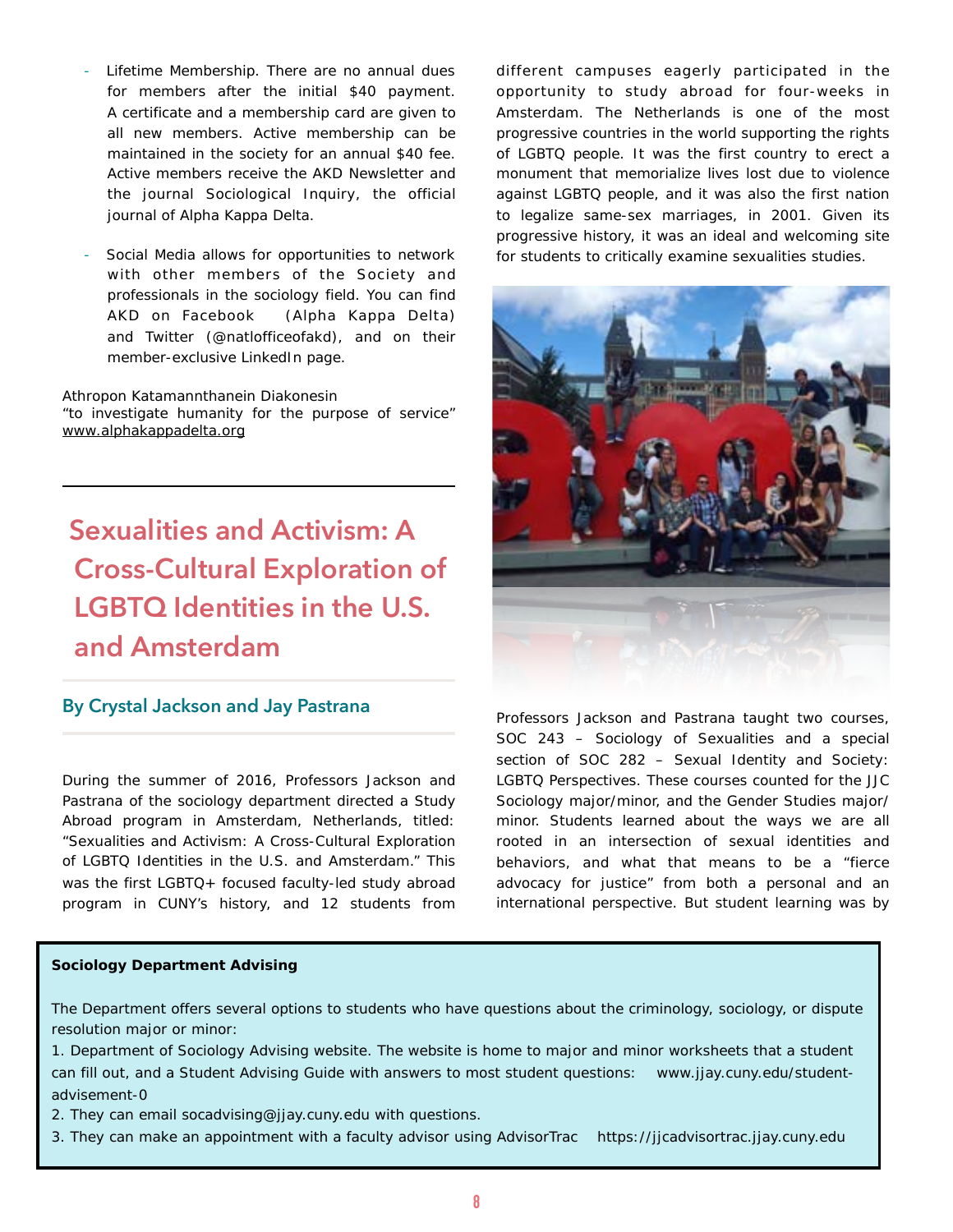no means limited to classroom instruction, some of the notable highlights of their study were trips that included attending EuroPride 2016 events; visiting the HomoMonument; a tour of the Red Light District with the Prostitution Information Center; a Sexualities Scavenger Hunt; and relaxing in the Rose Garden at VondelPark. Sexualities and Activism was not only fun, but also an educational success for the students. We look forward to Professor Jackson and Pastrana's next big study abroad adventure.

![](_page_8_Picture_1.jpeg)

![](_page_8_Picture_2.jpeg)

![](_page_8_Picture_3.jpeg)

*Sociology Professors Jay P a s t r a n a a n d C r y s t a l Jackson with their students* 

### **WHOM TO CONTACT**

### **INTERIM-**

**DEPARTMENT CHAIR** Amy Adamczyk 646.557.4695 [aadamczyk@jjay.cuny.edu](mailto:jmooney@jjay.cuny.edu) 520.07 HH

### **INTERIM DEPARTMENT**

**DEPUTY CHAIR** Lila Kazemian 212-484-1301 [lkazemian@jjay.cuny.edu](mailto:lkazemian@jjay.cuny.edu) 520.13 HH

### **ADMINISTRATIVE**

**SPECIALIST** Alisa Thomas 212.887.6123 [althomas@jjay.cuny.edu](mailto:jmooney@jjay.cuny.edu) 520.01 HH

#### **DEPARTMENT SECRETARY**

Theresa Rockett 212.237.8666 [trockett@jjay.cuny.edu](mailto:trockett@jjay.cuny.edu) 520.02 HH

### **MAJOR ADVISORS**

Robert Garot 212.237.8680 [rgarot@jjay.cuny.edu](mailto:rgarot@jjay.cuny.edu) 520.34 HH

Jayne Mooney 212.887.6210 [jmooney@jjay.cuny.edu](mailto:apastrana@jjay.cuny.edu) 520.21 HH

Lucia Trimbur 646.557.4643 ltrimbur@jjay. [cuny.edu 520.03HH](mailto:ltrimbur@jjay.cuny.edu) 

### **SOCIOLOGY BA**

**Major Coordinator** Richard Ocejo 212-237-8687 [rocejo@jjay.cuny.edu](mailto:rgarot@jjay.cuny.edu)  520.12 HH

**CRIMINOLOGY BA Major Coordinator** Louis Kontos 212.237.8695

[lkontos@jjay.cuny.edu](mailto:jmooney@jjay.cuny.edu)

520.35 HH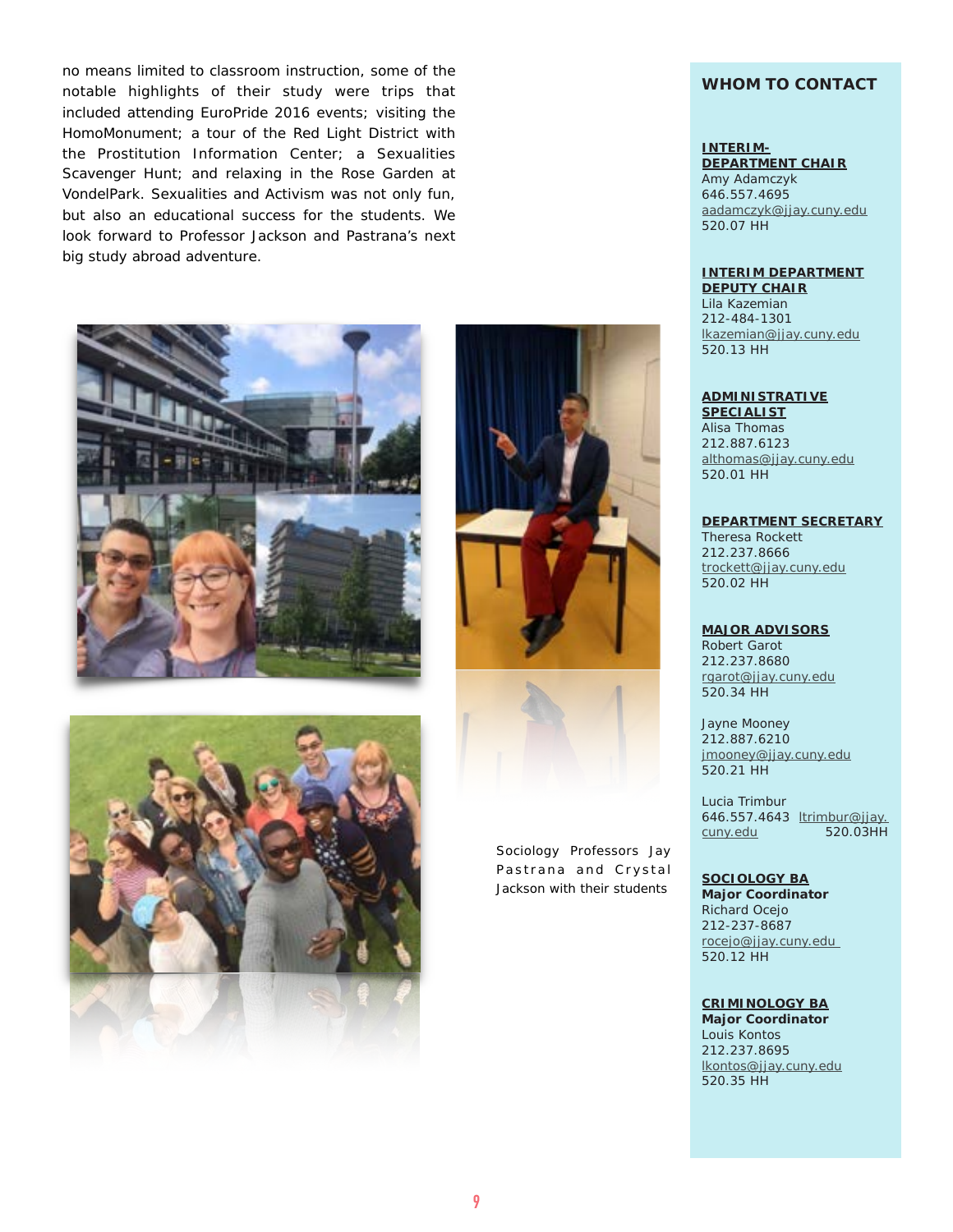**P**rofessor Crystal Jackson's article, "The Queer Porn Mafia: Redefining Identity, Sex, & Feminism through Commodified Sexuality," will appear in a forthcoming Winter issue of Queer Studies in Media and Popular Culture. The article, co-authored with art professor Laurenn McCubbin from the Columbus College of Art & Design, explores the queering of identity and industry of the self-labeled Queer Porn Mafia (QPM), a group of U.S. queer and feminist porn producers and performers.

Through in-depth interviews with 10 key QPM colleagues, we explore the meanings of "queer" and "feminism" for queer adult film performers and producers. We examine "queer" as an identity and as a politics in the business practices of queer porn, and in the relationship between queer porn and the mainstream porn industry. We argue that the Queer Porn Mafia is evidence that commercial forms of resistance can be effective tools of representation, visibility, and community building. The article concludes with a discussion of how the Queer Porn Mafia's critique of heteronormative gender, sex, and desire illuminates the limitations of feminism as identity and practice for those who queer gender, sex, and activism. The politics of queer porn challenge feminist notions of both the relationship between sex and the market, and disconcerting remnants of gender essentialism in feminist thought.

Students interested in learning more about sexual identities, sex industries, and how sexuality is socially constructed, policed, expressed, and suppressed in multiple and diverse ways as it intersects with race, gender, and class, are welcome to sign up for Jackson's Spring 2017 section of SOC 243: Sociology of Sexualities. This course counts toward the sociology major and minor, and the gender studies major and minor.

### **Criminology Major's Senior Seminar paper featured in John Jay's Finest 2016 by Carla Barrett**

Criminology major Alexis Acevedo's final paper for the Senior Seminar in Criminology (SOC440) was selected for inclusion in the 2016 edition of *John Jay's Finest*. As noted by the editors of this college journal, this yearly collection publishes "the best student writing from across the disciplines . . . Beyond the grammatical correctness and rhetorical polish, the work here showcases the many voices of our best John Jay writers."

Alexis' paper is titled, *The Impact of Capitalism and Politics on Mass Incarceration*. It skillfully compares the mass incarceration system in the United States with that of Scandinavia, and she analyzes how crime control, punishment practices, and policies are the result of different political and economic ideologies. In assessing the importance of this student's paper to the study of criminology, Professor Barrett said: "Alexis' paper makes evident an essential tenet of critical criminology – that crime and crime control mechanisms are imbedded within larger forces of social inequality." The abstract of Alexis' paper to appear in John Jay's Finest reads:

### Paper Abstract:

This paper explores the relationship between capitalism, politics, and mass incarceration in countries with liberal and coordinated market economies. Taking a particular look at Scandinavian countries and the United States, the paper highlights the structural differences that exist in both and examines how capitalism and politics have affected incarceration rates. Scandinavian countries, with coordinated market economies, have managed to keep low rates of incarceration because of strong social protections and inclusionary systems of criminal justice. The United States, with a liberal market economy, has drifted away from strong social protections and has undergone an increasingly punitive transformation of its criminal justice system. The comparisons suggest an ideological difference that can only be overcome by an overhaul of the criminal justice system and a movement that embodies compassion and not punitiveness.

### **Research Report by Robert Garot**

I am currently engaged with four projects.

The first is an intensive, long-term ethnographic study of the legal consciousness of migrants in Italy, as they work with, around, and against the law in the effort to become included in Italian society. The study incorporates the narratives and perspectives of over 70 Italians grappling with an emerging multicultural society and 70 immigrants as they struggle with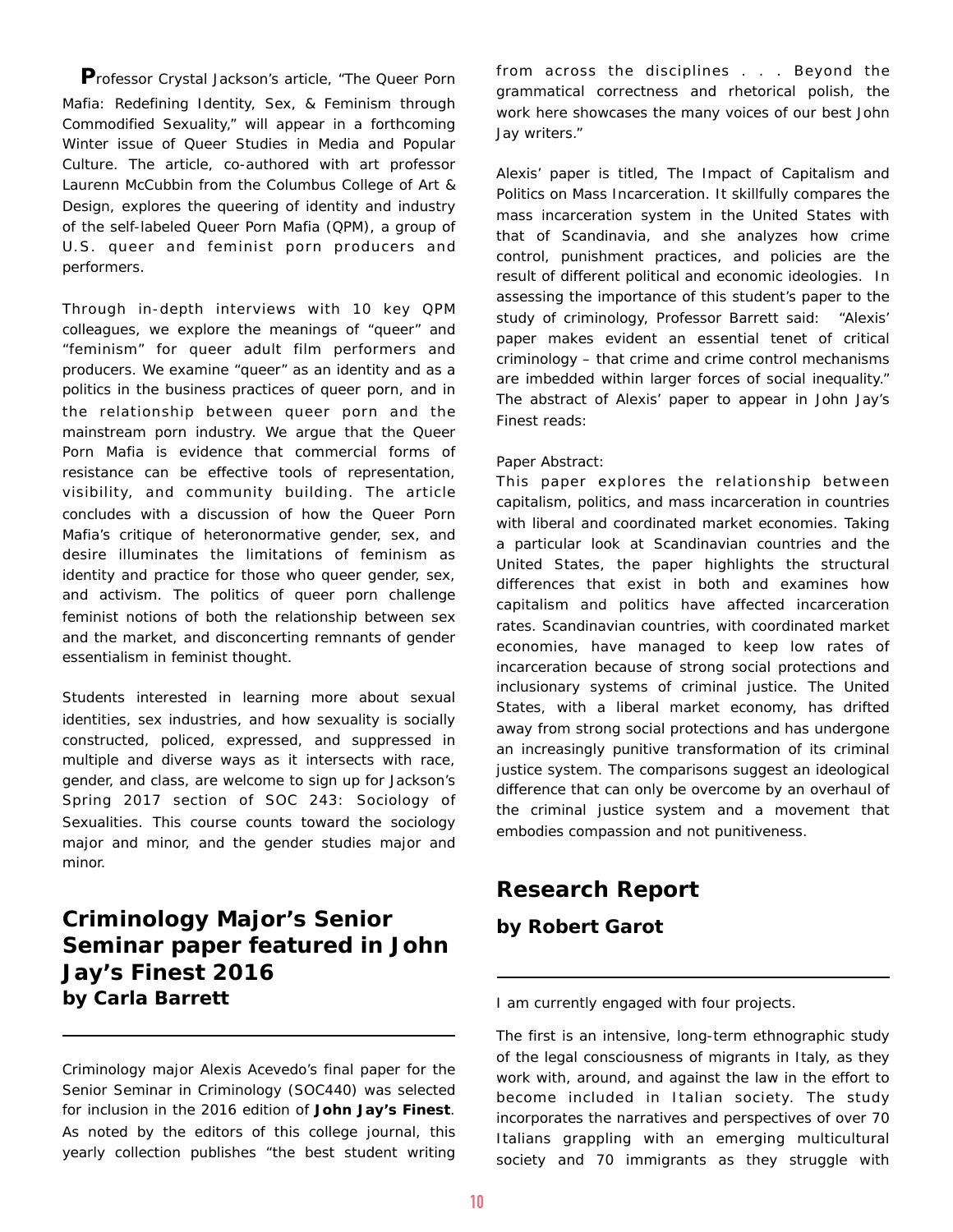emerging racial formations, as both come to terms with the realities of globalization. The book proposal is currently under review at Palgrave.

My second project is a study of contrast structures and comparative structures in Italians' talk about immigrants. Building on Dorothy Smith's pioneering work on contrast structures, I explore how these linguistic devices are used in othering practices. In contrast, many advocates for immigrants' rights in Italy utilize comparative structures in their talk about migrants, showing how "they" are similar to "us." Comparison structures are a novel addition to Smith's conceptual framework, showing how racializing discourses may be resisted in everyday talk. I will be presenting this paper at the SSSP conference in Seattle in August, towards submitting it for publication this summer.

My third project is an exploration of how gender and nationalism are invoked in situ by ethnographic informants, in order to facilitate or hinder ethnographic investigations. Such a project builds on studies of reflexivity in ethnographic methodologies, exploring how researchers' assumed identities affect entrée. I am currently revising drafts of this manuscript.

My fourth project is a study of an innovative facility in the Catskills to bolster the chances of reentry of former inmates, pioneered by an ex-prisoner. The program encourages independence and entrepreneurship, instilling a sense of hope and opportunity in the formerly incarcerated. It has been profiled on the cable program, Criminal Justice Matters, hosted by Stephen Handelman. I am currently engaged in transcribing and coding interviews.

![](_page_10_Picture_4.jpeg)

Professor Garot is author of the book *Who You Claim: Performing Gang Identity in School and on the Streets,* published by NYU Press in 2010

# **The Silver Lining of September 11: NYC-Dispute Resolution Roundtable Breakfasts at John Jay College**

### **By Maria R. Volpe**

![](_page_10_Picture_8.jpeg)

If there's a *silver lining* to 9/11, it is the monthly NYC-Dispute Resolution Roundtable Breakfasts at John Jay College. What began as an informal convening of New York City conflict resolution scholars and practitioners by the CUNY Dispute Resolution Center at John Jay College in the aftermath of 9/11, has evolved into an internationally recognized monthly event that attracts speakers and attendees from around the world. A total of 185 free, public breakfasts have been held since they were started in September 2011 and the November 2016 breakfast.

September 11, 2001 is one of most memorable days for people around the world, but particularly so for those in New York City where the most horrific of the terrorist attacks occurred. So much changed on that day. Lives were lost, people were injured, and New York City's physical landscape was forever transformed. Everyone was shocked and numbed by the enormity of the disaster resulting from the planes crashing into the North and South towers of the World Trade Center complex in lower Manhattan. And, in the aftermath of this unimaginable tragedy, people from all walks of life responded.

For conflict resolvers in New York City, 9/11 was a wake up call. At the time, conflict resolution scholars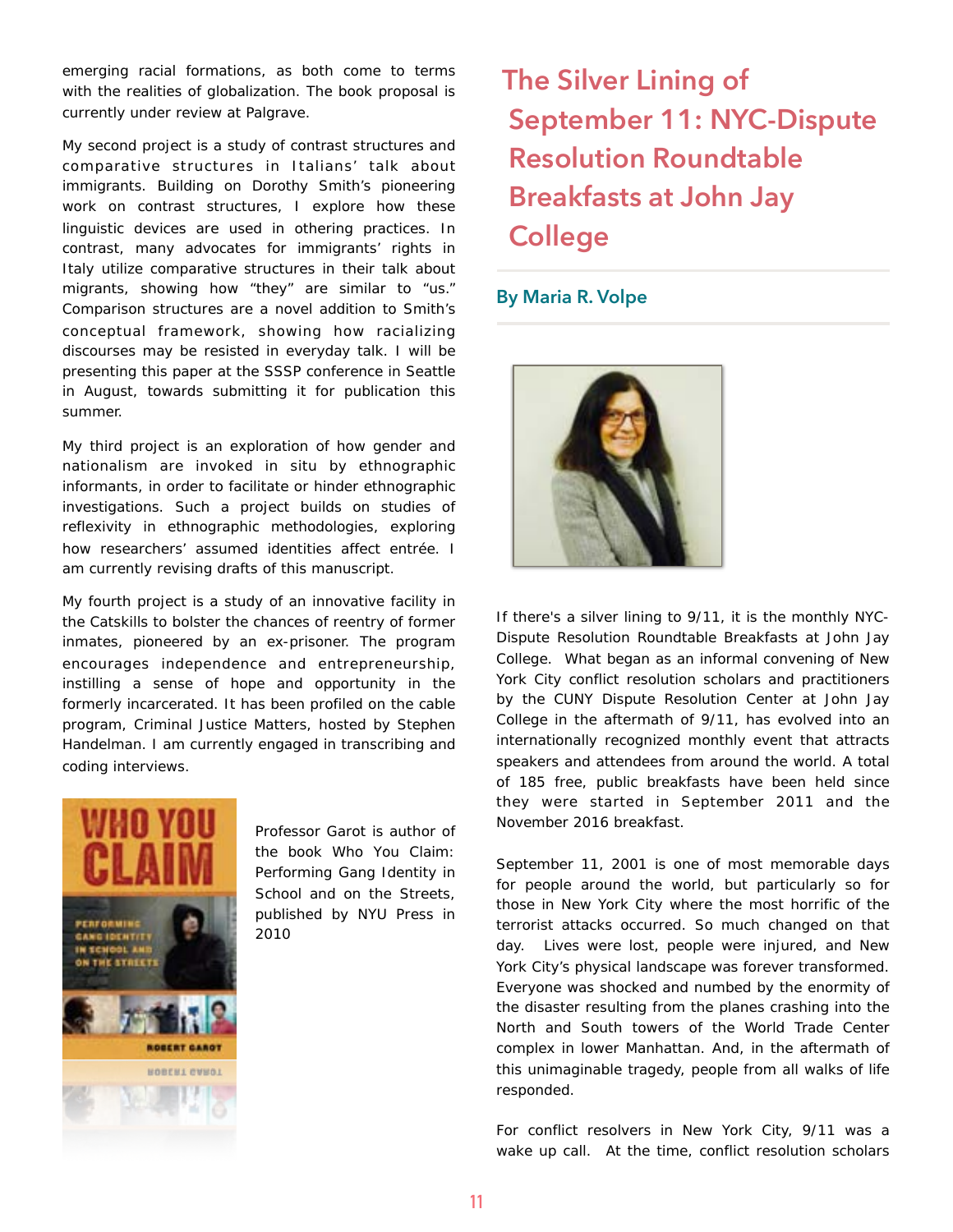and practitioners from around the world asked if conflict resolvers in New York City needed any assistance. However, unlike many other professions that had a readily identifiable role in post disaster response, there was nothing self-evident for conflict resolvers to do. Despite the lack of precedence, a recurrent question kept surfacing, "What can conflict resolvers do as conflict resolvers in response to disasters?" Of particular note, conflict resolvers had no way of even readily communicating with each other.

Since John Jay College had a long history of serving as a hub for organizing and hosting a wide range of events through its academic Dispute Resolution Program since 1981 and through its research and program arm, the CUNY Dispute Resolution Center since 1993, it was not surprising that the CUNY DRC assumed a leadership role in attempting to address the void. To convene conflict resolution scholars and practitioners in the New York City area, shortly after 9/11, I sent emails to the two national listservs that were then active, one was known as DisputeRes sponsored by Cornell University and the other known as the ADR LIST sponsored by the American Bar Association Section of Dispute Resolution Committee. All conflict resolvers in the New York City area were invited to attend a breakfast at John Jay College on September 20<sup>th</sup> to discuss possible responses to 9/11. Most notably, everyone who attended that first breakfast had been touched by the tragic events in one way or another.

At the first breakfast, attendees discussed their concerns as members of the conflict resolution community in NYC and what they could do in NYC. Two next steps were agreed upon: [1] creation of a listserv to facilitate communication for the NYC DR community and [2] another meeting of the group loosely referred to as the NYC DR Roundtable to work on needs identified by the breakfast participants. The list of specific concerns ranged from the micro to the macro. Overall, three things emerged as most significant [a] finding ways to communicate with each other [b] meeting the immediate needs of facilitating a wide range of discussions and [c] finding ways to make dispute resolution skills and processes available to others, of high interest was the preparation of deliverables.

In the ensuing months, the attendees would schedule the next meeting based on a mutually convenient time and the meetings would focus on ways to respond to 9/11 and expand conflict resolution capacity in New York City. By the March 6, 2002 breakfast, the participants revisited the need and purpose of the Roundtable Breakfasts since the impetus for the sessions had been the events of September 11<sup>th</sup> which was slowly receding into the background. The participants grappled with the question "Should we continue meeting?" After much reflection on what they had accomplished to date, those present decided to continue meeting and formalized the meeting time for future meetings so that it would be easy to remember. Since most of the meetings to date had been on Thursday mornings, the chosen day and time would be the first Thursday of the month from 8:00 am - 10:00 am, except for those months when holidays fell on that day like the fourth of July, Labor Day, and New Year's Day. The CUNY Dispute Resolution Center would continue to sponsor the free and open breakfast meetings at John Jay College with support from the Hewlett Foundation. At the time, the CUNY DRC was one of the university-based Theory Building Centers funded by the Hewlett Foundation. By June 2002, the breakfast participants also decided to keep meet over the summer months so that they would not lose the momentum of their discussions.

In its formative years, the Roundtable participants undertook numerous projects focusing on generating greater public awareness for conflict resolution processes. They aimed to shape resource materials needed to convey a compelling message applicable for the conflict resolution field in NYC, including preparation of facilitation guidelines, use of conflict resolution for housing conflicts, tips for becoming a mediator in NYC, a list of compensated and pro bono mediation opportunities, a list of ADR training providers, and a speaker's bureau.

By Dec 2002 at the suggestion of Judge Roberto Velez of the Office of Administrative Trials and Hearings, the participants undertook an intensive project to prepare an informative exhibit for the 8 display cases in the John Jay College lobby. The display cases were reserved for the following year, from mid-August 2004 to mid-December 2004, a timeframe which would coincide with Mediation Settlement Day in October 2004. The breakfasts were also instrumental in developing several other projects, including the creation of 24 bookmarks with tips on how to make talk work and an international video competition, both which were funded by the JAMS Foundation, and my research initiative on post disaster responses undertaken by conflict resolvers.

While some of the early breakfasts had a variety of experts give presentations, most consisted of informal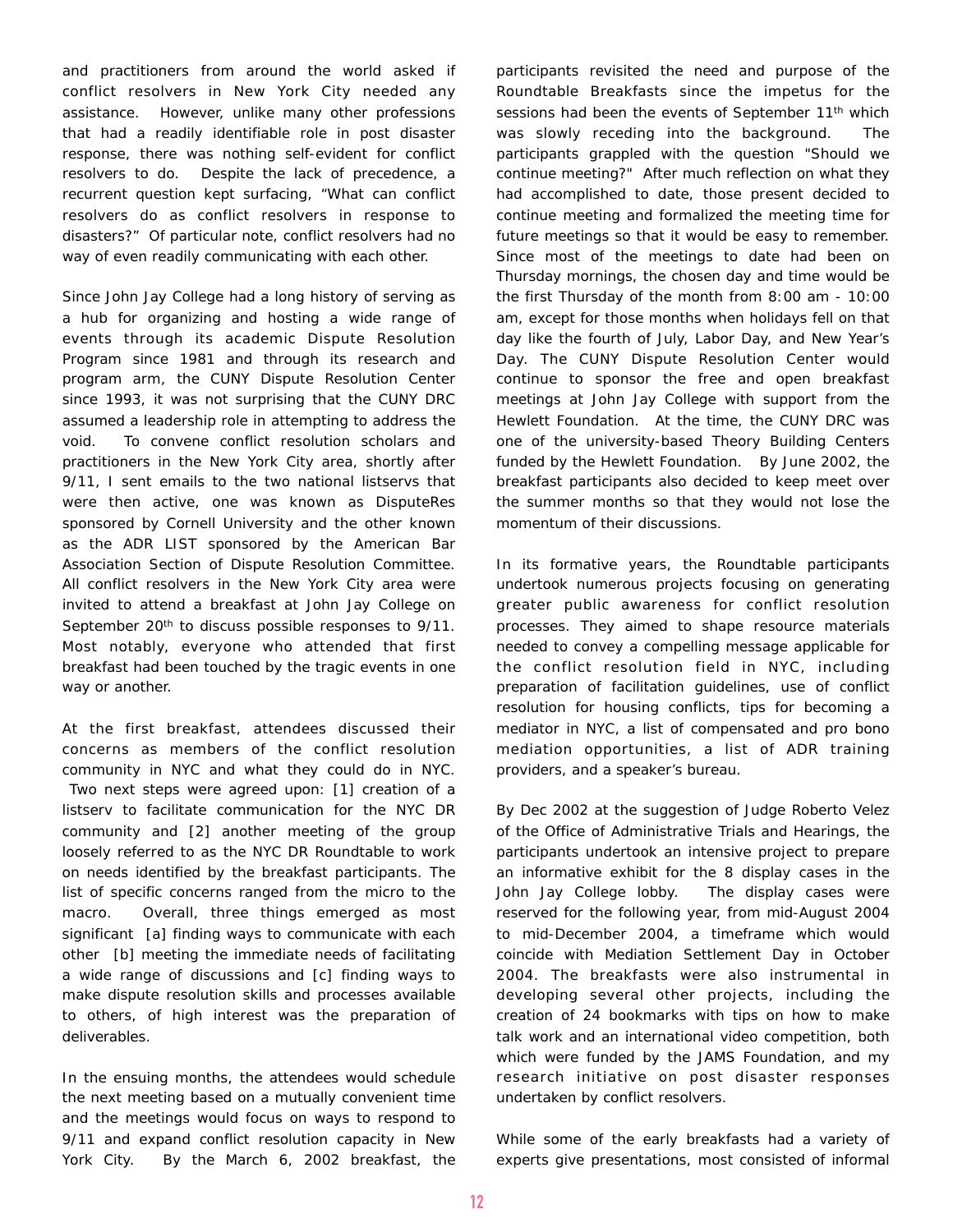discussions. It was not until March 2004 that speakers were sought for each breakfast. Over the years, the speakers have reflected a wide range of backgrounds, including professors, authors, journalists, public relations, advertising, mediators, arbitrators, facilitators, lawyers, ombudsmen, pubic officials, the former Chief Counsel to Governor Pataki, United Nations officials, war protestors, an emergency room doctor, editors, lawyers, artists, police officers, hostage negotiators, trainers, judges, commissioners, and program directors. While New York City has a vast number of conflict resolution experts who have presented at the Breakfasts, since the City is a destination for people from around the world, speakers have come from places beyond NYC, as near as New Jersey, Connecticut, Pennsylvania, and Washington, DC, and from more distant places like Atlanta, Georgia, Chicago, Illinois, Los Angeles, California Denver, Colorado, and Minneapolis, Minnesota. Internationally, speakers have come from Toronto, Canada, Oslo, Norway, Nairobi, Kenya, Italy, Tokyo, Japan, Israel, Istanbul, Turkey, the United Kingdom, Africa [great Lakes region], Czechoslovakia, Venezuela, and India. Interestingly, there have been only a handful of repeat presenters over the years. All speakers have presented without compensation.

The list of topics covered over the years has been extensive and varied. The topics reflect the diversity of the field and the scholars and practitioners who are involved in dispute resolution related work. Each month, speakers provide insights and information about their research, innovative programs, and interesting dispute resolution practices. They engage the audience using a wide range of formats including formal lectures, highly interactive small group activities, powerpoint presentations, videos, role plays, among others.

After almost 6 years of monthly breakfasts, I announced that May 2007 would be the last monthly breakfast, especially since the Hewlett Foundation had stopped funding university based conflict resolution centers. The reaction was swift and effective. These were not only monthly breakfasts, but a New York institution. Julie Denny, the then President-Elect of the Association of Conflict Resolution of Greater New York immediately asked if ACR GNY could continue the breakfasts at John Jay. With a new partner, the next era of the NYC DR Roundtable Breakfasts was launched starting with the June 2007 breakfast. The CUNY DRC and ACR GNY would jointly sponsor the breakfasts and continue to do so.

For the first 9 years, the breakfasts were held in a room with a roundtable built into it. However, by October 2010, the breakfast had outgrown the original Roundtable room and was moved into larger meeting

| <b>WHOM TO CONTACT</b>                                                                            |
|---------------------------------------------------------------------------------------------------|
| DISPUTE RESOLUTION CERTIFICATE AND MINOR<br><b>Coordinator and Advisor</b><br>Maria Volpe         |
| 212.237.8692<br>dispute@jjay.cuny.edu<br>520.40 HH                                                |
| <b>CUNY DISPUTE RESOLUTION CENTER</b><br>Maria Volpe<br>212.237.8692                              |
| dispute@jjay.cuny.edu<br>520.40 HH                                                                |
| <b>BACHELOR OF ARTS DEGREE PROGRAM IN</b><br><b>INTERNATIONAL CRIMINAL JUSTICE</b><br>Coordinator |
| Mangai Natarajan<br>mnatarajan@jjay.cuny.edu<br>212.237.8673                                      |
| 63205 HH<br><u>MASTER OF ARTS DEGREE PROGRAM IN</u>                                               |
| <b>INTERNATIONAL CRIME AND JUSTICE</b><br><b>Director</b><br>Jana Arsovska                        |
| 21<br>jarsovska@jjay.cuny.edu<br>2.393.6345<br>520.041 HH                                         |
| <u>DOCTORAL DEGREE PROGRAM IN CRIMINAL</u><br><b>JUSTICE</b><br><b>Executive Officer</b>          |
| Deborah Koetzle<br>212-621-3758<br>dkoetzle@jjay.cuny.edu                                         |
| 636.16 HH<br><b>Deputy Executive Officer</b>                                                      |
| Valli Rajah<br>212.237.8675<br>vrajah@jjay.cuny.edu<br>636.03 HH                                  |
| <b>MASTER OF SCIENCE DEGREE PROGRAM DIGITAL</b><br><b>FORENSICS AND CYBERSECURITY</b>             |
| <b>Director</b><br><b>Richard Lovely</b><br>212.237.8685                                          |
| rlovely@jjay.cuny.edu<br>422.18 HH                                                                |

room. The number of attendees ranges from 35 to 100 each month. It is common for attendees to return after they have moved away or to hear that travelers to NYC plan their trips around the breakfast schedule.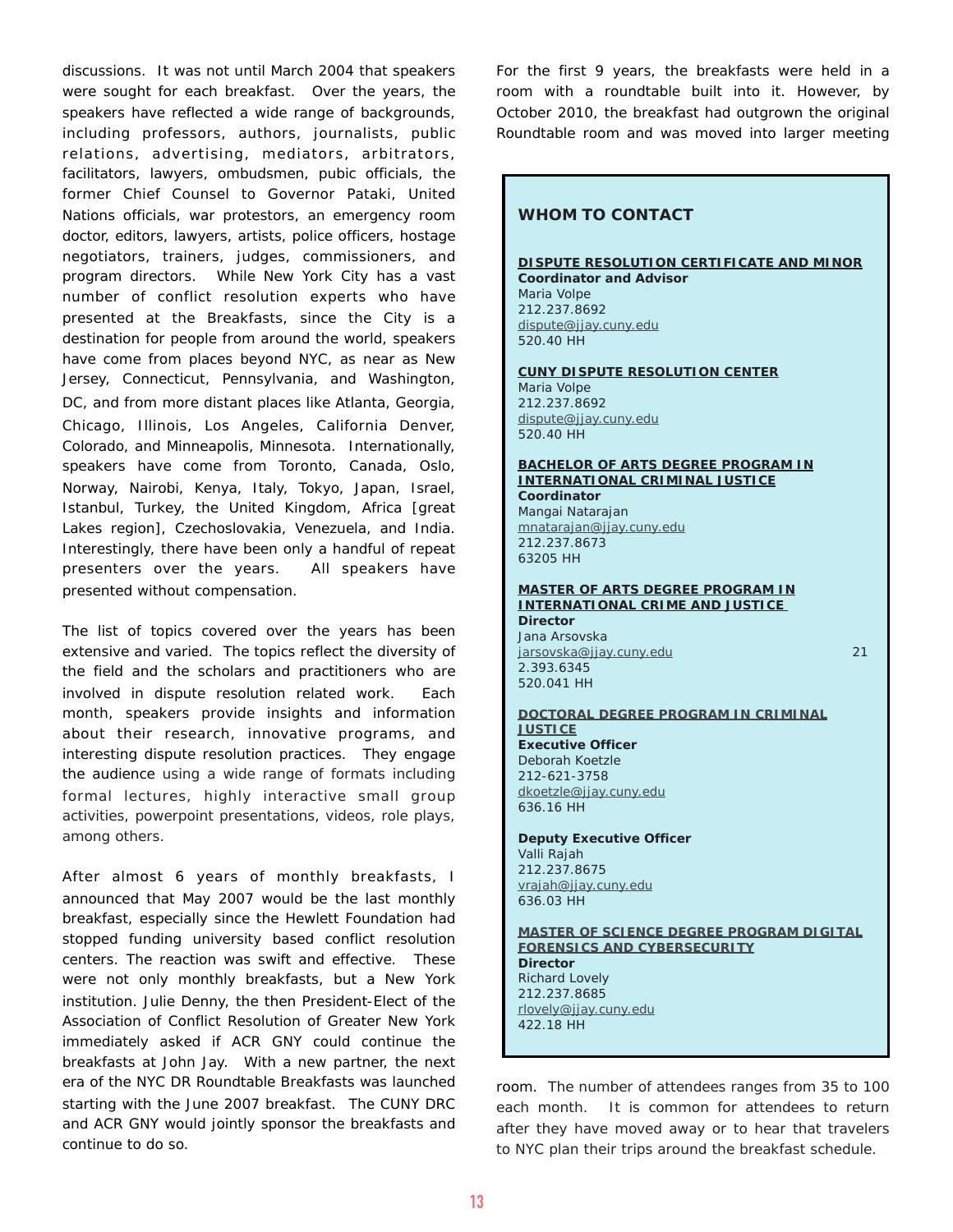All of the announcements for the breakfasts are posed on the NYC-DR listserv and archived for ready access. A list of the all of the past breakfasts has been posted on the CUNY DRC's website www.jjay.cuny.edu/ [disputeresolution and since 2009 on the ACR GNY](http://www.jjay.cuny.edu/disputeresolution)  website www.acrgny.org Until September 2008, a summary of each breakfast session was posted on the NYC-DR listserv. The summaries of these formative breakfasts provide detailed information about the sessions and were particularly helpful in writing this piece.

As the breakfast format evolved, it continued to maximize its original purpose to strengthen communication among conflict resolvers and to enhance awareness about different aspects of the field. Each breakfast allocates the first 20 minutes to informal networking over coffee and bagels. At about 8:20 or so, everyone is asked to take a seat. Each session begins by asking everyone to identify who they are so that the speaker knows who is in the room and everyone gets to link face and name for any additional networking. The informal introductions also allow for any announcements to be made. By 8:35 am, the program is turned over to the speaker to use the time as s/he chooses. The audience is always very flexible and easy to engage. At 9:30 am, the program is paused to allow anyone who needs to leave to exit, and then continues til 10:00 am. Once the presentation ends, networking continues.

#### **SUMMARY:**

In sum, the old African proverb that states "it takes a village to raise a child" applies to the development of the monthly NYC-DR Roundtable Breakfast. In reflecting on the past 15 years, it is interesting to see how the NYC-DR Roundtable Breakfasts have developed organically, with decisions made along the way about how to proceed. Two major NYC organizations, the CUNY DRC and ACR GNY, have provided the infrastructure for the breakfasts, while hundreds of individuals have assisted in suggesting and recruiting speakers for future breakfasts. Finally, and perhaps most importantly, the evolution of the Breakfasts is closely intertwined with presence of the NYC-DR listserv which now reaches over 3,200 subscribers. The Breakfasts provide conflict resolvers with an opportunity for face-to-face meetings once a month and the listserv provides a readily accessible virtual forum to distribute announcements, updates and feedback in real time, 24/7.

# **America's Dark Side: The Criminal Justice System and Black Repression, 1960-1990**

#### **(Working Book Title)**

**By Ron L. Morris** 

![](_page_13_Picture_7.jpeg)

### DRAFT SYNOPSIS:

Did the public's fear of 'crimes in the streets' in the 1960 and 1970s induce politicians to take a hard line on the nation's Black youth and win elections from frightened Whites? Or, as I suggest, did these same politicians stealth fully manufacture a poisonous 'streets overrun with Black criminals' campaign, beginning in 1960, that itself produced the desired hysteria and terror on the subject of crime and violence. This was backed by dubious crime statistics that jolted an electorate to predictably endorse 'anticrime' policies clearly aimed at repressing Black urban neighborhoods. That this came at a politically convenient time for Whites when Blacks were demanding an end to Jim Crow social injustice does not go unnoticed.

Sadly, though, as I contend, once hard-nosed anticrime bills became official policy, standing in the wings was a happily compliant, criminal justice system fully prepared to implement aggressive, anti-democratic, militaristic (even tyrannical) policies of dubious social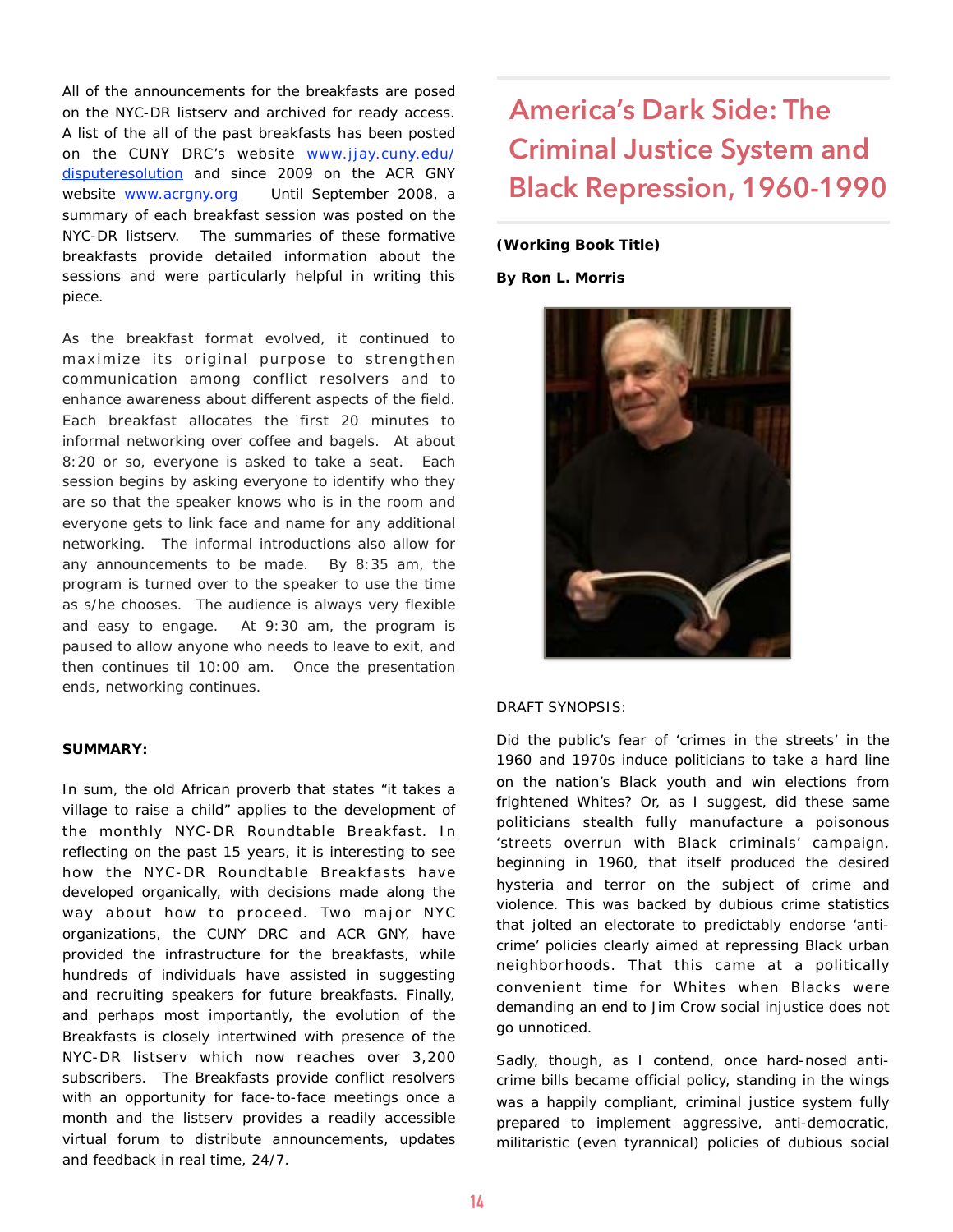value to America's Black citizens. Not previously seen in this light, I view the American criminal justice system and all its ubiquitous agencies (probation, police, corrections, academic criminologists, government agencies like LEAA and criminal courts) as wrongly out of step with history--badly administered, violent, venal, inefficient, punitive, overly ambitious and, worst of all, incapable of either eliminating crime activity, exposing the politician's incendiary war on crime as racist, or at least developing hardy programs to assist those most in need of rehabilitation.

On this last point the CJS categorically failed to act as representatives of positive change, viewing Black and poor community-based programs and local representatives as partisans in direct competition to their own hegemony. In the end, by 1990, nothing had been accomplished for America's cities despite the collective harassments, apprehensions, incarcerations, stigmatizations, political disenfranchisements and economic devaluations of millions of Black men. On this I take a harsh, forlorn perspective on a period that I believe warrants debate due to its repercussions on today's pursuit of crime. This is not to deny the occasional potency of radical ideas occurring at the time or of belittling the contributions of those who tried to help resolve crime issues in a humane fashion. Still, and to assess the nature of society at the time, which overwhelmingly tolerated, even demanded draconian policies, I review holocaust studies for the strange similarities they have with contemporary American society.

This book is a radical condemnation of the CJS and its agencies for a period previously unaddressed. I believe this will cover a good deal of new ground.

Some issues to discuss:

- 1. A broadly supported and racially murderous Police State in the Southland
- 2. High-minded judges ignorant when presiding over people/cultures with whom they have no appreciation
- 3. Untrained and unsophisticated probation officers, unfamiliar with ghetto cultures
- 4. Violent and inhumane prison concentration camps and gulags
- 5. Political candidates incitement to violence and racial hatred
- 6. Unconstitutional legislation and agency refusal to enforce civil rights mandates
- 7. Academics more willing to accept Federal grant money or pad resumes than challenge the system
- 8. Brutish police overzealous to arrest/assault encouraged by political rhetoric
- 9. FBI, DOJ and DEA private anti-crime corporations promoting repression of citizens
- 10. Refusal by politicians and CJ agencies to safeguard citizen's constitutional and human rights

### **Why I Became a Sociologist**

### **By Robert Garot**

Looking back, my journey to becoming a sociologist may have seemed pre-ordained, but along the way, it was anything but. Rather, it consisted of a number of steps and missteps, some planned, some fortuitous; some falling in my lap, and others desperately strived for. I can't say that necessarily it was a conscious choice—that out of all the myriad and amazing possibilities in the world, sociology was the only option for me. Rather, there were many options, many possibilities, and many temptations. I'm still not done deciding. Perhaps it would be more apt to say that sociology chose me—when I tried other paths, they somehow closed before me, while options in sociology seemed to open (but not always). Hence, while this column is structured to be about "why", in my case, it must be more about "how."

![](_page_14_Picture_17.jpeg)

Often when telling this story I go back to my father, who was an alcohol and drug rehabilitation counselor with Los Angeles County. He would bring me up to the center where he worked at Warm Springs, in the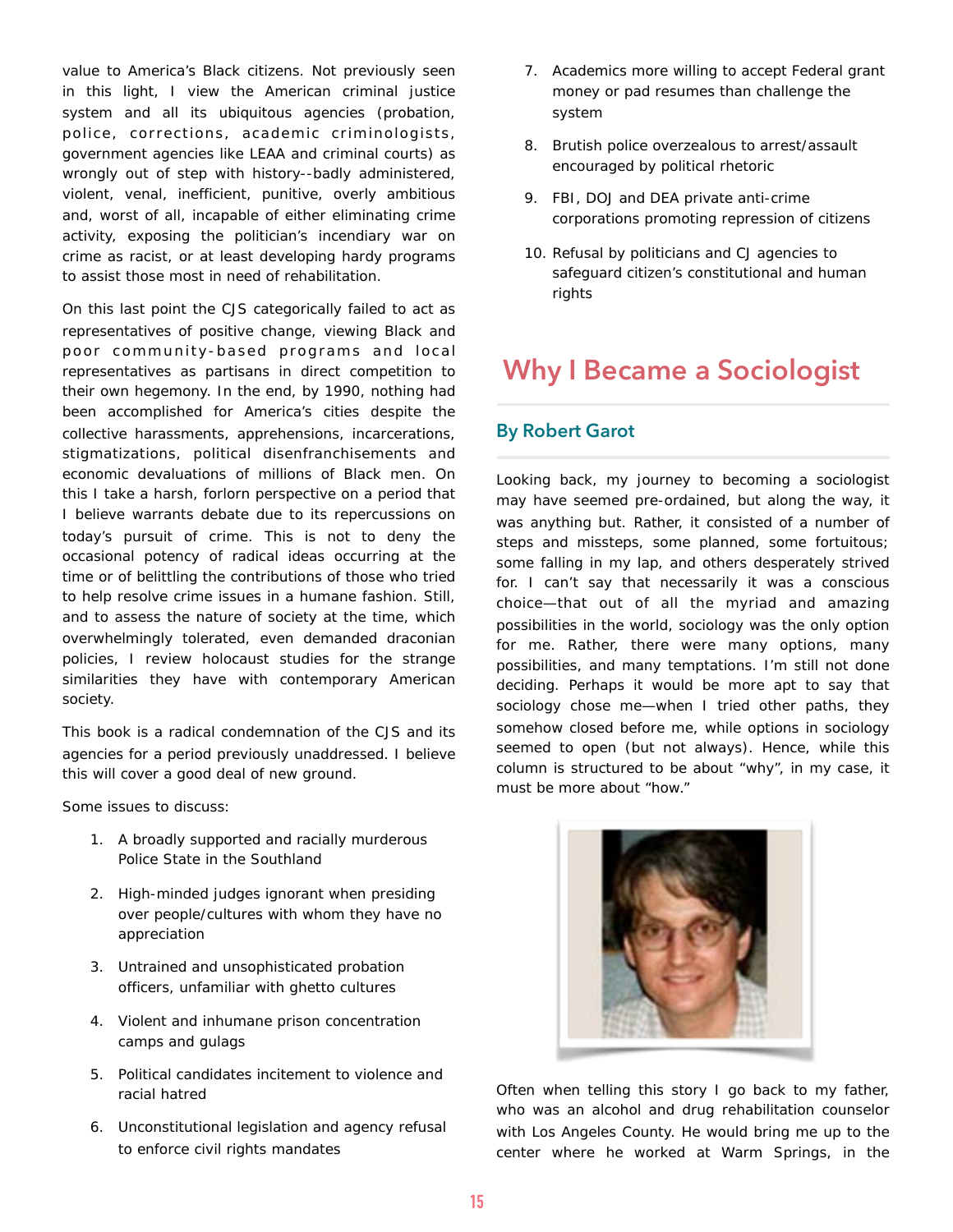Angeles National Forest, tucked into dry hillsides covered in Manzanita and Bristlecone pine. For over four decades he worked with addicts who had lost everything, and had been referred by the County to this public treatment facility in the hope that they might get their lives back on track.

Many had been picked up "on the nickel," as skid row was known then, but some had been doctors or even semi-famous actors or musicians who had lost everything and ended up living out of a car or worse. He brought me there as a five or six-year-old, I think to show me off, but I was captivated by speaking with the clients, who had amazing stories to tell and loved to share them, at times to the consternation of my father. I also loved trucks and firefighting and Evil Kneel, as well as math, science, reading, sports and music, so I had no idea what I might want to do.

Fast forward to my first semester of my sophomore year at UCLA. I had declared sociology on a whim; simply thinking "I wanted to study people" (on my application to Berkley, where I was also accepted, I had declared psychology!). I happened to pass a flier in hall on campus, advertising an opportunity to engage in intensive writing. This appealed to me, as I thought I might want to be a writer, or at any rate I thought it was prudent to have strong writing skills.

The program turned out to be the first Ethnographic Immersion Quarter, where all of my courses were focused around coming to terms with an ethnographic study that I would write based on observations in an elementary school. The lead professor for the course was Robert Emerson, the professor for the substantive portion of the course (focusing on education) was Julia Wrigley, my TA was Linda Shaw and my writing professor was Rachel Frets. About five years later, I was fortunate to work on a book with Emerson, Fretz and Shaw called *Writing Ethnographic Fieldnotes* that now has become a classic.

Based on my deep interest and success in this course, Bob Emerson hired me in my junior year as a National Science Foundation Undergraduate Research Fellow to work with him on a research team to study how people represent themselves in civil court. This then led to graduate school at UCLA, where Emerson served as my mentor, and I was also privileged to work with Jack Katz, Melvin Polaner and Harold Garfunkel. These experiences were all exciting, enriching and gratifying, and I continue to be grateful to be able to pursue my passion for sociology.

**The Department of Sociology is Proud to Present**

### **Sociology talks A WORLD OF POSSIBILITIES FROM VOICES IN THE FIELD**

#### **Fall 2016**

#### **Paul Maginn**

Sr, Lecturer, University of Western Australia "The Regulation of Commercial Sex in Northern Ireland" Mon., September 12TH 1:40PM – 2:55PM RM. 9.64NB (New Bldg. 9th Flr. Conf. Room)

#### **Jan Yager**

Skill Building Workshop "All attendees receive her book!" Wed., September 14TH 9:00AM – 12:00PM RM. 630HH (Harren Hall/Tbldg. 6th Flr)

#### **John Hipp**

Professor, Department of Criminology, Law and Society, Planning, Policy and Design and Sociology, University of California, Irvine "The Spatial Scale of Crime" Thurs., October 13TH 1:40PM – 2:55PM RM. 520.28HH (Harren Hall/Tbldg. 5th Flr. Soc. Conf. Room)

#### **Sylvie Frignon**

Professor of Criminology & Social Sciences, University of **Ottawa** "The Art of Doing Criminology" Symposium Tues., October 25TH 9:00AM – 4:30PM RM. 52.0.28HH (Harren Hall/Tbldg. 5th Flr. Soc. Conf. Room)

**Keramet Reiter** Asst.Prof. of Criminology, Law and Society and Law, University of California, Irvine Book Talk "Supermax Prisons" Thurs., November 10Th 1:40PM – 2:55PM RM. Student Dining Hall East NB (New Bldg. Cafeteria entrance)

#### **REFRESHMENTS SERVED AT ALL EVENTS!**

**We gratefully acknowledge the Office for the Advancement of Research at John Jay College for Funding this Event**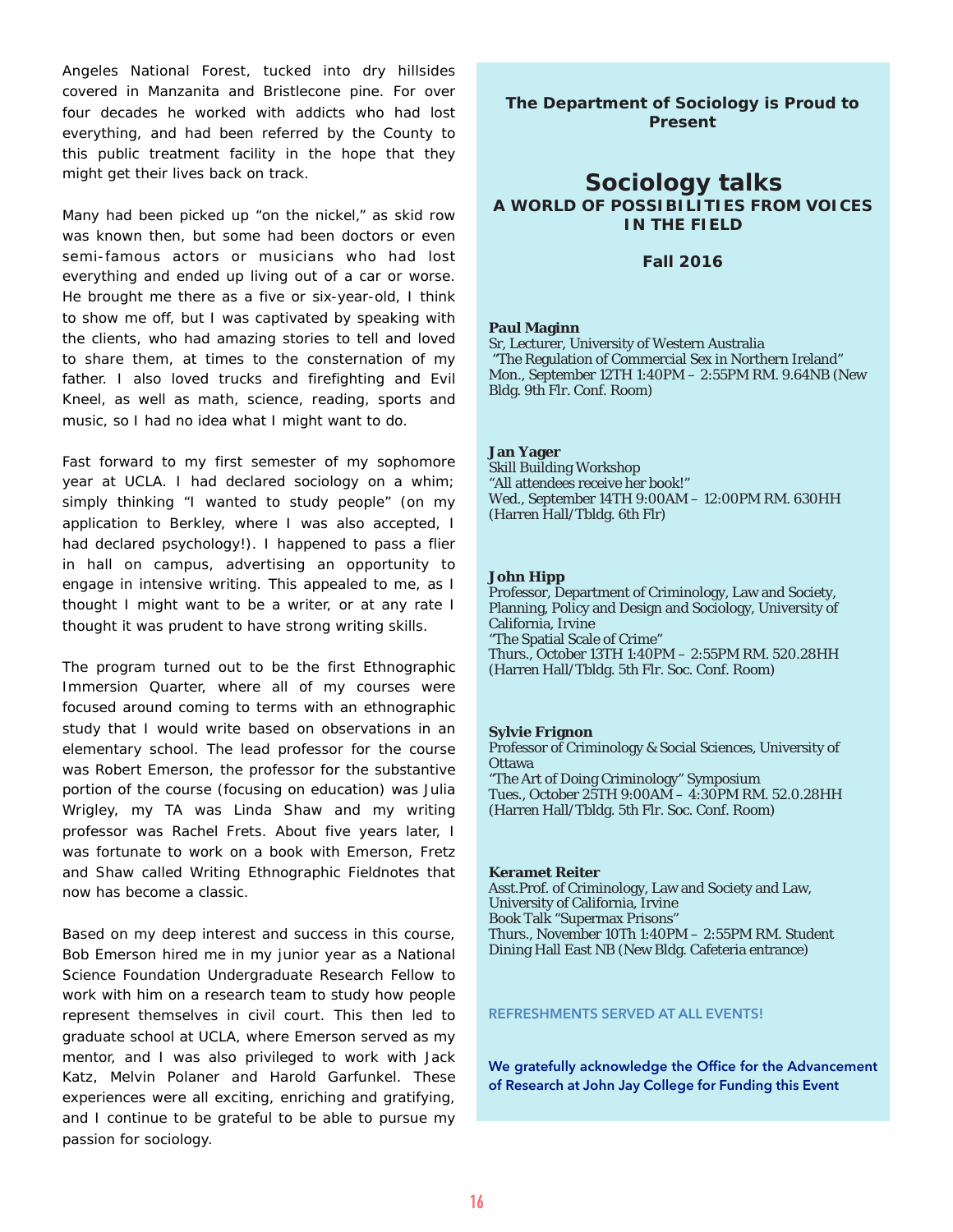![](_page_16_Picture_0.jpeg)

## **Fall '16 Sociology Talks**

Paul Maginn, Sr. Lecturer, University of Western Australia/Talk: "The Regulation of Commercial Sex in Northern Ireland" (photo right)

Jan Yager, John Jay College of Criminal Justice, Skills Building Workshop. All attendees received her book **Put Time on Your Side** (photo right)

Sylvie Frignon, Professor of Criminology & Social Sciences, University of Ottawa/ Talk: "The Art of Doing Criminology" Symposium (photo right)

![](_page_16_Picture_5.jpeg)

Keramet Reiter (John Jay Alum!) Assistant Professor of Criminology, Law and Society and Law, University of California, Irvine/ Book Talk "Supermax Prisons" (photos below)

![](_page_16_Picture_7.jpeg)

![](_page_16_Picture_8.jpeg)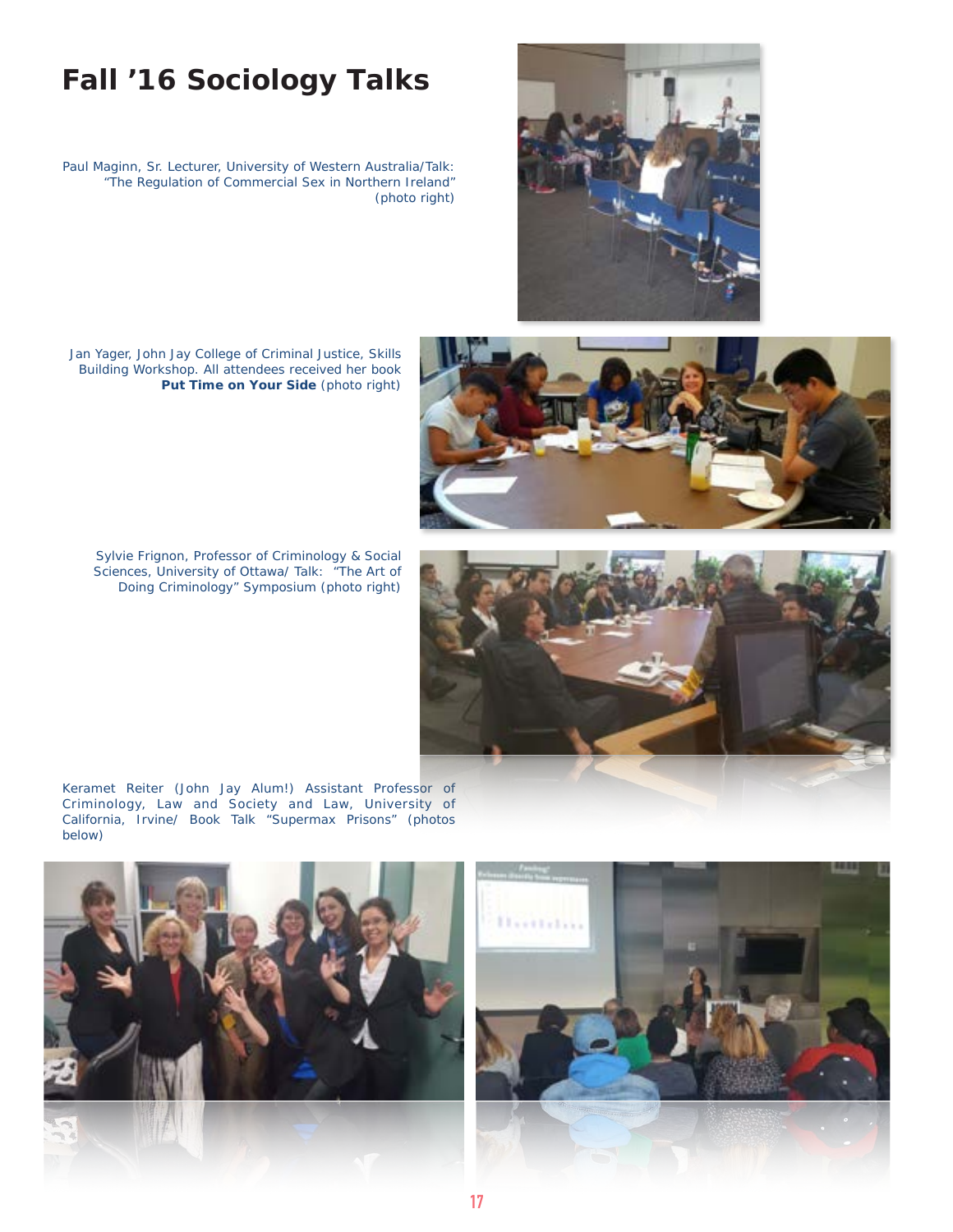### **Why I Became a Sociologist**

### **Sociological Origins: Durkheim 101**

### **By Richard Lovely**

My earliest recollection of awakening to the power of sociological insight happened one memorable night waiting to see Apollo 11 take off for the moon. At the

time, I was in the Army and had the luck to be in Titusville, Florida along with a few hundred thousand other people squeezed into every available space along the Indian River. We were all there to see the launch, which was due to occur first thing in the morning. It ended up being a magical all night party with the Apollo rocket lit up on the launching pad across the river on Cape Canaveral with the waiting full moon behind.

Next to the spot I had claimed for the night was a fellow who had come from Chicago just to see the launch. He was an assistant principal at a high school there who served as the school disciplinarian. We got to talking about the challenges of his job and he explained he was in the process of

figuring out his strategy to manage students for the upcoming school year. I thought it was remarkable that he figured he could manage their behavior but he said he had a theory that seemed to work.

First, he believed misbehavior by students was inevitable and necessary to allow the reluctant ones to blow off steam and resist the authority that compelled them to attend school. However, he said he had found he could channel that inevitable behavior. The key insight was no matter where you set the rules students would test their boundaries and when they reached them push to expand them. So the trick was to set rules that you could vigorously enforce and would be taken seriously but the violation of which while a genuine nuisance were ultimately tolerable. If you set fairly tight boundaries students do not have to go very far to break them. When that happens you need to push back with measured resistance for if you are lenient they will only push you to be ever more so. Once you get lax beyond tolerable limits it is very difficult to restore the prior rules, especially with a given cohort. He said dress codes along with rules about going to the restroom and smoking were examples of good control tools. He joked that they just couldn't be found out to be ploys so he had to take violations seriously.

I thought the idea was remarkable and realized that his theory likely is in play in the military and even in families. The realization that rules and their enforcement could be so malleable to affect behavior stuck with me. I don't know if the assistant principal had ever studied sociology, but years later I would realize this insight was essentially a sociological view of deviance and its control. In the meantime, that conversation changed the way I looked at the world around me.

When I returned to college at the University of South Florida under the GI Bill, I wasn't sure what I would major in but because of the high tech training I had obtained while in the Army, I tried computer science.

![](_page_17_Picture_10.jpeg)

The rub was I did not take to the large lecture sections and the way programming was being taught but I very much wanted to learn computing. I befriended one of the user service techs at the computer center who set me up with a student account that gave me access to terminals and the mainframe normally given on to computer science majors. I was the first non-computer science major to get such an account. This allowed me to continue my penchant to know and use

technology (which explains how I would become the director of the Digital Forensics and Cybersecurity program at John Jay).

Meanwhile, I was also taking a sociology course called Social Problems that I thought was great. I followed that with a course in research methods that really rang my bell. These courses made me believe that we could solve social problems through research and policy. This was in the early days of using computers for social science research and I found myself coaching sociology faculty to use the mainframe computer for their research instead of the clunky punch card sorters they had been using to tabulate results.

My return to college after a five-year hiatus proved easy. I approached my coursework every day like a good job in contrast to the lackluster effort and interest I had right out of high school. Indeed, my experience on that score has led me to often advise students to drop out of school if they are not succeeding up to their potential and only bother to return when they are ready.

While I thrived as a sociology major when I finally got my BA, ten years after graduating from high school, I had no notion about going to graduate school. That